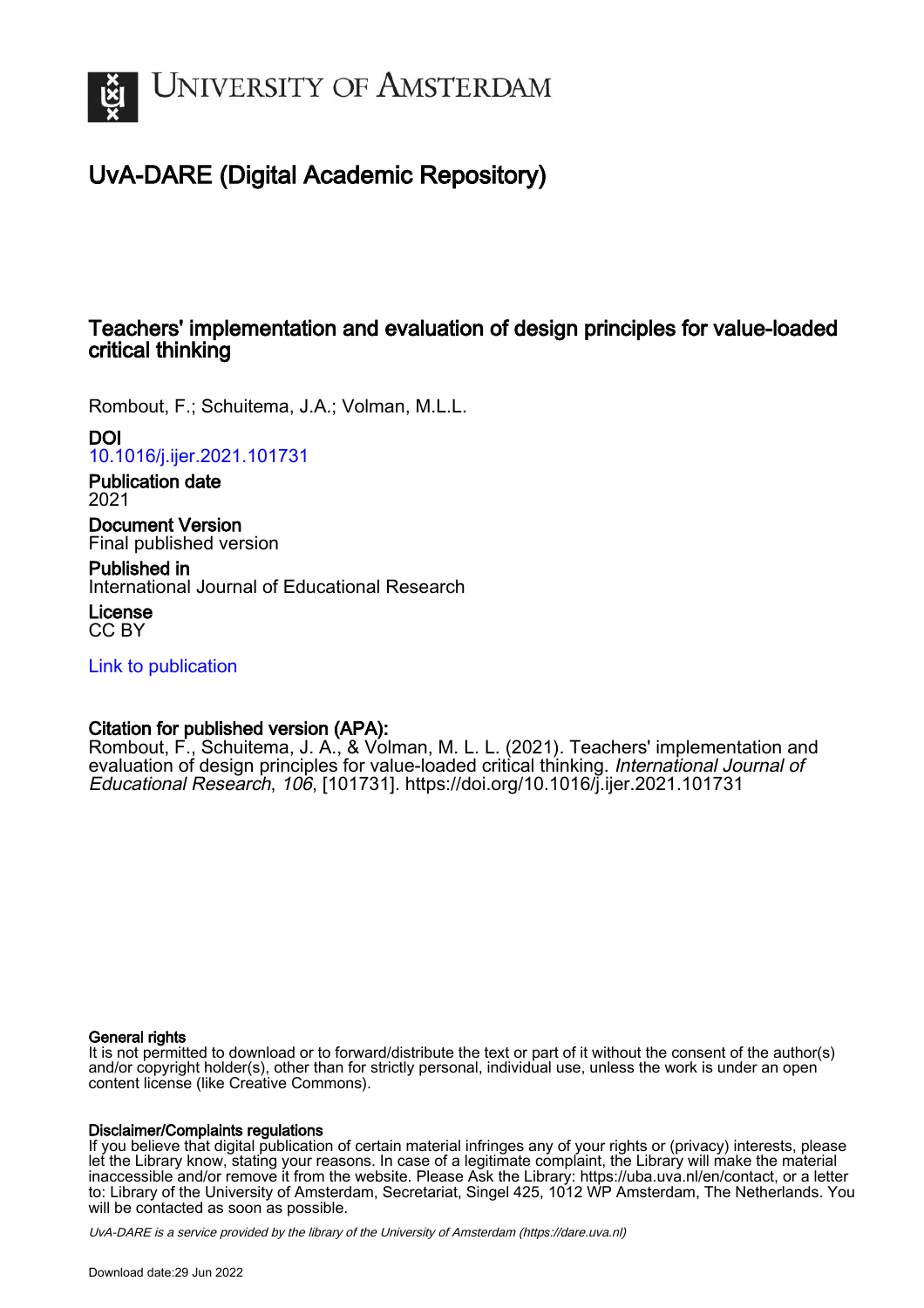Contents lists available at [ScienceDirect](www.sciencedirect.com/science/journal/08830355)



## International Journal of Educational Research

journal homepage: [www.elsevier.com/locate/ijedures](https://www.elsevier.com/locate/ijedures) 

# Check fo

靈

**Educational Research** 

# Teachers' implementation and evaluation of design principles for value-loaded critical thinking



*Research Institute for Child Development and Education, University of Amsterdam, Amsterdam, the Netherlands* 

| ARTICLE INFO                                                                                 | ABSTRACT                                                                                                                                                                                                                                                                                                                                                                                                                                                                                                                                                                                                                                                                                                                |
|----------------------------------------------------------------------------------------------|-------------------------------------------------------------------------------------------------------------------------------------------------------------------------------------------------------------------------------------------------------------------------------------------------------------------------------------------------------------------------------------------------------------------------------------------------------------------------------------------------------------------------------------------------------------------------------------------------------------------------------------------------------------------------------------------------------------------------|
| Keywords:<br>Critical thinking<br>Moral values<br>Classroom dialogue<br>Philosophy education | An important aim of education is that students learn to think critically about moral values. This<br>study examines how five secondary school philosophy teachers implement and evaluate design<br>principles for promoting value-loaded critical thinking in whole-class dialogues. The five design<br>principles are: address, apply and reason critically about moral values, create intercontextuality,<br>and promote metacognitive reflection. For our evaluation, we first analyzed teachers' judgments<br>of the relevance, consistency, and practicality of the design principles. Secondly, we conducted<br>classroom observations to analyse teachers' implementation of the design principles. We find that |

teachers consider the design principles relevant, consistent and mostly practical and that they use a wider range of teaching strategies for each design principle, after participating in this study.

#### **1. Introduction**

Critical thinking is an important aim of education (Davies & [Barnett, 2015](#page-12-0)) and a civic competence (Ten Dam & [Volman, 2004](#page-12-0)). Recently, critical thinking has been conceptualized as a combination of three dimensions (Davies & [Barnett, 2015](#page-12-0); [Santos Meneses,](#page-13-0) [2020\)](#page-13-0): first a cognitive dimension centred on rigorous, logical reasoning skills, second a metacognitive dimension focusing on self-reflection, self-critique, and higher order thinking skills, and third an ethical dimension concerning morality, ethics and human values. Education in critical thinking should address all three dimensions, and it has been widely recognized that classroom dialogue plays a key role in doing so (Ten Dam & [Volman, 2004;](#page-12-0) Kim & [Wilkinson, 2019;](#page-12-0) [Wilkinson et al., 2017](#page-13-0)). Arguments for a dialogic approach to critical thinking education are that such an approach actively involves students in collaborative meaning-making [\(Ten](#page-12-0) Dam & [Volman, 2004\)](#page-12-0), which promotes elaboration and reasoning ([Howe, Hennessy, Mercer, Vrikki,](#page-12-0) & Wheatley, 2019; [Wilkinson](#page-13-0) [et al., 2017](#page-13-0)), and that dialogue makes it possible to take the perspectives of others into account (Kim & [Wilkinson, 2019](#page-12-0)).

There is a growing body of research developing approaches to dialogic teaching (Howe & [Abedin, 2013](#page-12-0); Kim & [Wilkinson, 2019](#page-12-0)). Even though a single synthetic framework is lacking (Howe & [Abedin, 2013](#page-12-0)), most authors emphasize the importance of participants giving reasons for what they are saying, discussing multiple perspectives, listening to and building on contributions of others, and flexible power relations between teacher and students ([Howe, 2017](#page-12-0); Kim & [Wilkinson, 2019](#page-12-0)). Researchers often offer pedagogical principles to dialogic teaching (that it should be collective, critical, cumulative, etc.) and classroom indicators describing the context and conditions in which these principles are realized (for instance: many students say something during the discussion and students talk more than the teacher) [\(Alexander, 2008;](#page-12-0) Kim & [Wilkinson, 2019\)](#page-12-0). However, only in a few studies the role of the teacher is analysed. As a result, very little is known about what teachers can do or say to promote critical thinking through dialogic teaching. One

Corresponding author at: Nieuwe Achtergracht 127, 1018 WS, Amsterdam, the Netherlands. *E-mail address:* [F.Rombout@uva.nl](mailto:F.Rombout@uva.nl) (F. Rombout).

<https://doi.org/10.1016/j.ijer.2021.101731>

Received 29 September 2020; Received in revised form 5 January 2021; Accepted 6 January 2021

Available online 22 January 2021

<sup>0883-0355/© 2021</sup> The Author(s). Published by Elsevier Ltd. This is an open access article under the CC BY license [\(http://creativecommons.org/licenses/by/4.0/\)](http://creativecommons.org/licenses/by/4.0/).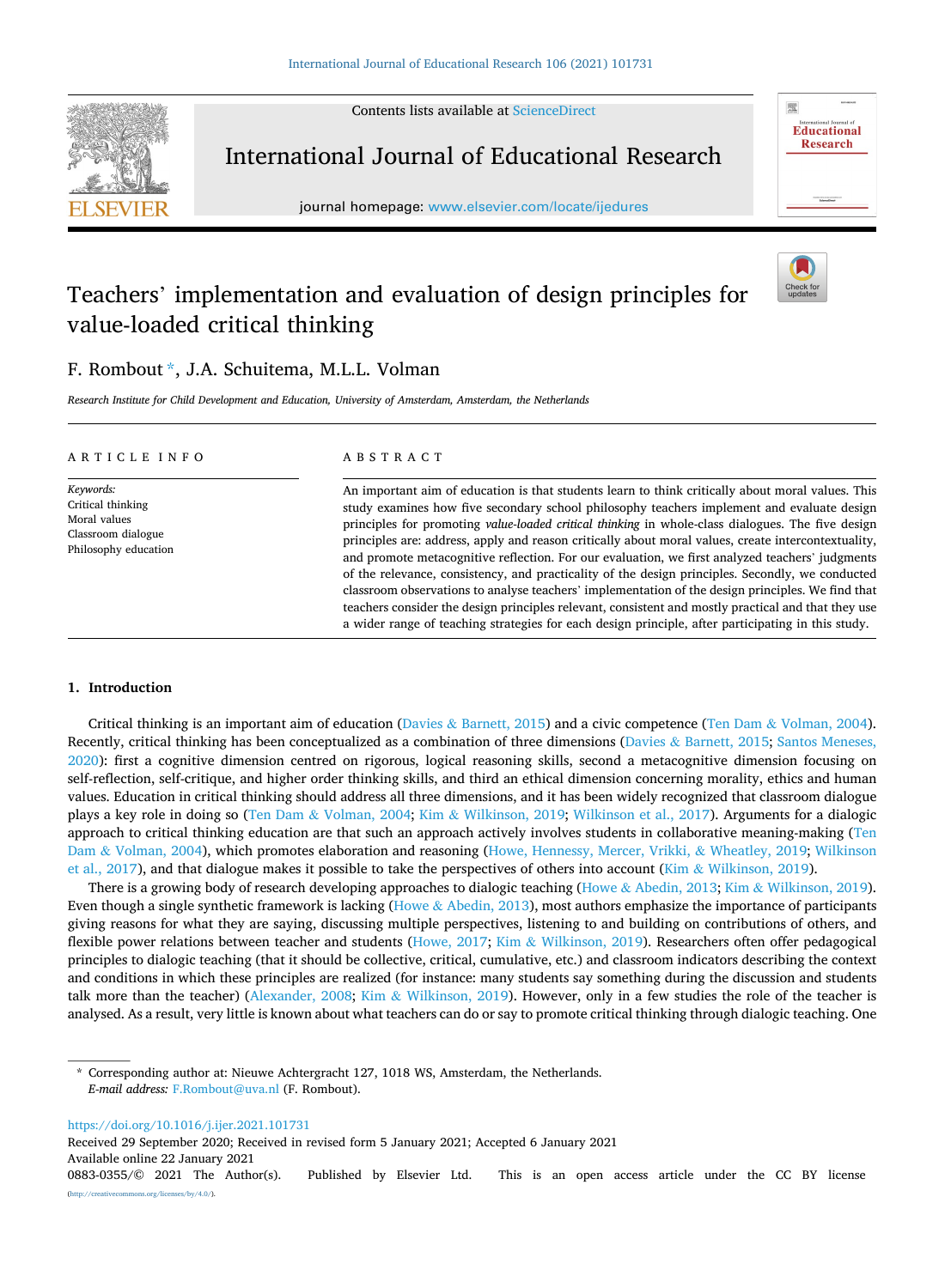reason for this, is that many studies focus on small-group discussions (Howe  $\&$  [Abedin, 2013](#page-12-0)). The research that analyses teachers' facilitation of classroom dialogue, show that teachers can contribute to dialogue and reasoning by asking open-ended questions, probing reasoning and inviting challenges ([Chinn, Anderson,](#page-12-0) & Waggoner, 2001; [Nystrand, Wu, Gamoran, Zeiser,](#page-13-0) & Long, 2003; [Oyler,](#page-13-0) [2015; Wilkinson et al., 2017\)](#page-13-0). For the ethical dimension of critical thinking, teachers should make moral values part of the curriculum (Veugelers & [Vedder, 2003\)](#page-13-0), for instance via moral inquiry, discussing moral dilemmas, asking ought-questions and taking different perspectives [\(Bleazby, 2020](#page-12-0); [Cam, 2016;](#page-12-0) Veugelers & [Vedder, 2003](#page-13-0); [Wong, 2020](#page-13-0)). However, research also shows that classroom dialogue is scarce (Howe & [Abedin, 2013\)](#page-12-0), and that it is hard for teachers to change the way they interact with students and adopt a more dialogic pedagogy [\(Chinn et al., 2001](#page-12-0); Reznitskaya & [Gregory, 2013;](#page-13-0) [Sedova, Sedlacek,](#page-13-0) & Svaricek, 2016). Moreover, little is known about how teachers can facilitate classroom dialogues in which all three dimensions of critical thinking are addressed, nor how they can promote transfer of what is learned in classroom dialogues. Transfer is important, because the objective is that students can apply critical thinking in situations outside the classroom, and previous research has shown that transfer of reasoning skills taught in classroom dialogues is particularly hard to achieve [\(Reznitskaya et al., 2012\)](#page-13-0).

In this study we evaluated design principles for teaching value loaded critical thinking, in which all three dimensions of critical thinking (cognitive, metacognitive and ethical) are addressed in a dialogic and transfer-oriented way. Value-loaded critical thinking is logically consistent and self-reflective reasoning focused on deciding what the right thing is to believe or do [\(Schuitema, Veugelers,](#page-12-0) [Rijlaarsdam,](#page-12-0) & Dam, 2009; [Frijters, ten Dam,](#page-12-0) & Rijlaarsdam, 2008). We focused on how secondary school philosophy teachers facilitate classroom dialogues that promote value-loaded critical thinking in a transfer-oriented way. The design-principles were evaluated in two ways: first, we asked the teachers' judgment on the relevance, consistency, and practicality of the design principles. Secondly, we observed lessons to gain insight into the pedagogical practices used by the teachers used to implement the principles in their lessons. In this way, we hope to gain more insight in the ways teachers can promote value-loaded critical thinking in a transfer-oriented way and into their considerations regarding the implementability of these design principles.

#### **2. Theoretical framework**

#### *2.1. Value-loaded critical thinking*

Consistent with [Frijters et al. \(2008\)](#page-12-0) and [Schuitema, Veugelers, Rijlaarsdam,](#page-12-0) & Dam, 2009 we define value-loaded critical thinking as 'logically consistent and self-reflective reasoning focused on deciding what the right thing is to believe or do'. In this definition the three dimensions of critical thinking can be recognized: logically consistent reasoning refers to the cognitive dimension, self-reflection to the metacognitive dimension, and deciding what the right thing is to believe or do, is the ethical dimension (Davies & [Barnett, 2015](#page-12-0); [Santos Meneses, 2020\)](#page-13-0). In deciding what the right thing is to believe or do, one has to consider the moral values at stake: enduring articulations about the good life and how people should live together [\(Schuitema, Veugelers, Rijlaarsdam,](#page-12-0) & Dam, 2009). Value-loaded critical thinking consists of reasoning steps such as identifying relevant moral values ([Frijters et al., 2008](#page-12-0); [Tichy, Johnson, Johnson,](#page-13-0) & [Roseth, 2010](#page-13-0)), coordinating moral and other values [\(Nucci, 2015\)](#page-13-0), and considering the perspectives of others [\(Schuitema, Veugelers,](#page-12-0) [Rijlaarsdam,](#page-12-0) & Dam, 2009) in order to form one's own moral judgment about the issue at hand [\(Tichy et al., 2010](#page-13-0); [Veugelers](#page-13-0) & Vedder, [2003\)](#page-13-0).

#### *2.2. Teaching value-loaded critical thinking in classroom dialogues*

Classroom dialogue is characterized as a collaborative inquiry ([Alexander, 2008](#page-12-0); Reznitskaya & [Gregory, 2013](#page-13-0)) in which the participants listen to each other, build on each other's contributions and work together in search for answers to a contestable, open-ended question [\(Alexander, 2008](#page-12-0); [Nystrand, 1997;](#page-13-0) Reznitskaya & [Gregory, 2013\)](#page-13-0). It is considered beneficial when teachers and students share responsibility for the content and process of the dialogue, so that students can express their ideas and learn about the perspectives of other participants [\(Schuitema, Radstake, van de Pol,](#page-12-0) & Veugelers, 2018; [Wilkinson et al., 2017](#page-13-0)).

We identify three ways to promote value-loaded critical thinking in classroom dialogues: teachers should address, apply and promote critical reasoning about moral values (). Teachers can *address* moral values by formulating a value-loaded central question: one that is contestable, does not have a single right answer and raises questions about values and what is desirable, right or just (Reznitskaya & [Wilkinson, 2017](#page-13-0); Veugelers & [Vedder, 2003](#page-13-0)). Often such questions contain 'ought', 'should' or a moral value [\(Cam,](#page-12-0) [2016\)](#page-12-0). Another strategy to address values is to name or highlight moral values in students' contributions or to ask value-loaded follow-up questions ([Oyler, 2015](#page-13-0)). Secondly, *applying* moral values to engaging and realistic examples is important, because people tend to agree about the importance of moral values such as justice and equality on an abstract level, but only when we consider what moral values mean in a specific situation and what the right course of action is, people tend to disagree about them [\(Nucci, 2015](#page-13-0); [Rescher, 2014\)](#page-13-0). Analysing a realistic example in which values are at stake, can invite reflection on various perspectives, different interpretations of values and their relative importance [\(Nucci, 2015](#page-13-0); Veugelers & [Vedder, 2003](#page-13-0)). For this, teachers can introduce dilemma's, suggest real-life examples or thought-experiments to evaluate, or reflect on own experiences of the participants [\(Rescher,](#page-13-0) [2014;](#page-13-0) [Rondhuis, 2005](#page-13-0); Veugelers & [Vedder, 2003](#page-13-0)).

Thirdly, teachers should *promote critical reasoning* about moral values, in literature the following strategies for this are described: teachers can advance reasoning about moral values and value-judgments by inviting students to articulate, elaborate, weigh and evaluate reasoning about moral values and value-judgments ([Chinn et al., 2001;](#page-12-0) [Oyler, 2015](#page-13-0)). When students aren't able to do this themselves, even after teacher prompts, teachers might support student's reasoning by elaborating on students' contributions ([Oyler,](#page-13-0) [2015\)](#page-13-0). In a dialogic approach to critical reasoning, it is also important that teachers remind students to listen to and build on the ideas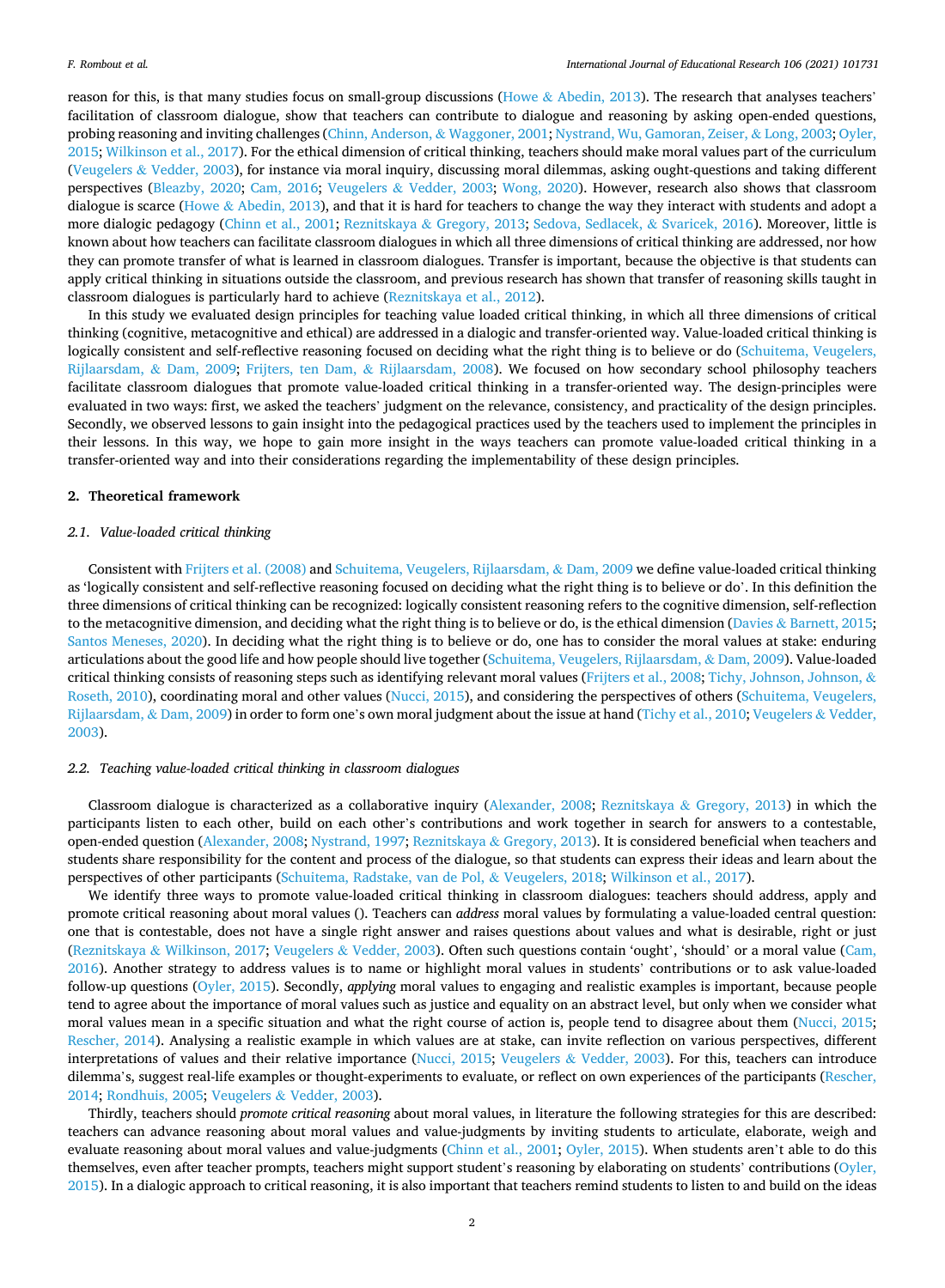of others, by asking for reactions or reinforcement [\(Schuitema, Radstake, van de Pol,](#page-12-0) & Veugelers, 2018). Teachers can invite alternative perspectives into the inquiry by asking for counter-arguments, criticism or alternative points of view [\(Chinn et al., 2001](#page-12-0); [Oyler,](#page-13-0) [2015\)](#page-13-0). When the students don't bring up additional perspectives, a teacher might do so, by explaining the ideas of a philosopher or expressing his or her own thoughts on the matter ([Sprod, 2001\)](#page-13-0). Tracking the inquiry is important to make sure that everyone follows the line of reasoning, and by labelling reasoning steps and summarizing contributions, teachers can make the reasoning process explicit and accessible to the participants in the inquiry dialogues ([Oyler, 2015;](#page-13-0) Reznitskaya & [Wilkinson, 2017](#page-13-0)).

#### *2.3. Transfer-oriented teaching*

Transfer is a person's ability to apply his or her learning acquisitions in a variety of new situations ([Peters et al., 2013](#page-13-0); [Van Oers,](#page-13-0) [1998\)](#page-13-0). Since this usually does not happen automatically (Bransford & [Schwartz, 1999\)](#page-12-0), and students find it particularly difficult to identify what they have learned in dialogic learning contexts [\(Reznitskaya et al., 2012](#page-13-0)), even though these are often very meaningful (Kim & [Wilkinson, 2019](#page-12-0)), it is important to consciously apply transfer-oriented teaching strategies that make the transfer of value-loaded critical thinking more likely to occur (Bransford & [Schwartz, 1999](#page-12-0); [Peters et al., 2013\)](#page-13-0).

In order to flexibly apply their value-loaded critical thinking skills, students should also recognize contexts in which value-loaded critical thinking is relevant and transform what they have learned to apply it in a new situation ([Van Oers, 1998\)](#page-13-0). For this, *intercontextuality* is considered helpful: create an explicit connection between two or more learning contexts [\(Lobato, 2015](#page-13-0); [Wiig, Silseth,](#page-13-0) & [Erstad, 2018](#page-13-0)). Teaching strategies to create intercontextuality are: recontextualization (provide additional contexts in which students practice what they have learned), comparison (exploration of similarities and differences between contexts) and generalizations (apply abstract concepts to various contexts, to enrich students' knowledge about the concept and raise awareness of the variety of contexts to which it might apply) [\(Nelissen, 2007](#page-13-0); [Rondhuis, 2005\)](#page-13-0).

Another aspect of transfer-oriented teaching is *metacognitive reflection*: the deliberate monitoring and evaluation of the learning process and learning outcomes ([Elshout-Mohr, Van Hout-Wolters,](#page-12-0) & Broekkamp, 1998). Through metacognitive reflection students become aware of how and what they are learning, which helps them to select, apply or transform learned knowledge and skills in future situations ([Elshout-Mohr et al., 1998;](#page-12-0) [Nelissen, 2007\)](#page-13-0). For metacognitive reflection on the learning process, teachers could address strategic and social dimensions of the dialogic inquiry, by asking questions such as: 'how did we proceed in answering this question?', 'are we making connections to contributions of others?', and 'who is participating in the inquiry?' [\(Fisher, 2007](#page-12-0); [Gregory, 2008](#page-12-0)). For metacognitive reflection on the learning outcomes, teachers could ask students to explain what they learned and evaluate the progress made in the dialogic inquiry, with regard to the sub-questions, hypotheses, solutions, reasons or judgments that were raised ([Fisher,](#page-12-0) [2007;](#page-12-0) [Gregory, 2008\)](#page-12-0).

#### *2.4. Quality criteria for educational interventions*

In the literature on educational design research, four quality criteria are distinguished for designing and evaluating educational interventions: relevance, consistency, practicality and effectiveness (Nieveen & [Folmer, 2013](#page-13-0); [Plomp et al., 2013](#page-13-0)). Relevance and consistency are also referred to as validity: *relevance* or content validity concerns the need for an intervention, and *consistency*, or construct validity, whether its design is logically consistent and the elements form a coherent whole. Researchers need to be able to present convincing evidence of the validity of their design, before evaluating the practicality ([Plomp et al., 2013\)](#page-13-0). *Practicality* refers to how usable the design is for practitioners in the setting for which it has been developed: can the teachers work with it in their daily practice, in the way that was intended by the developers? Often, a distinction is made between expected practicality and actual practicality, and the latter can only be evaluated when target users have had the chance to work with the intervention. The final quality criterion is the *effectiveness* of an intervention: that it results in the desired learning outcomes. Measuring actual effectiveness often requires large-scale, time-consuming and costly studies, therefore [Nieveen and Folmer \(2013\)](#page-13-0) argue that 'it is important not to carry out an effectiveness study, until the intervention is developed to such an extent that it has sufficient potential effectiveness.' For this, an intervention should at least be relevant for the educational need at hand, logically designed and practical in use, which is what we will be evaluating in this study.

#### **3. This study**

The main aim of the present study is to evaluate the relevance, consistency, practicality and implementation of our principles for teaching value-loaded critical thinking through classroom dialogues in a transfer-oriented way. Based on the literature, we formulated five design principles:

To promote value-loaded critical thinking in classroom dialogues, teachers should:

- (1) …explicitly address moral values and value judgments,
- (2) …apply moral values and values judgments to engaging or realistic examples,
- (3) …promote critical reasoning about moral values.
	- To promote transfer, teachers should also…
- (4) … create intercontextuality, through recontextualization, comparison and via generalizations,
- (5) … provide opportunities for metacognitive reflection.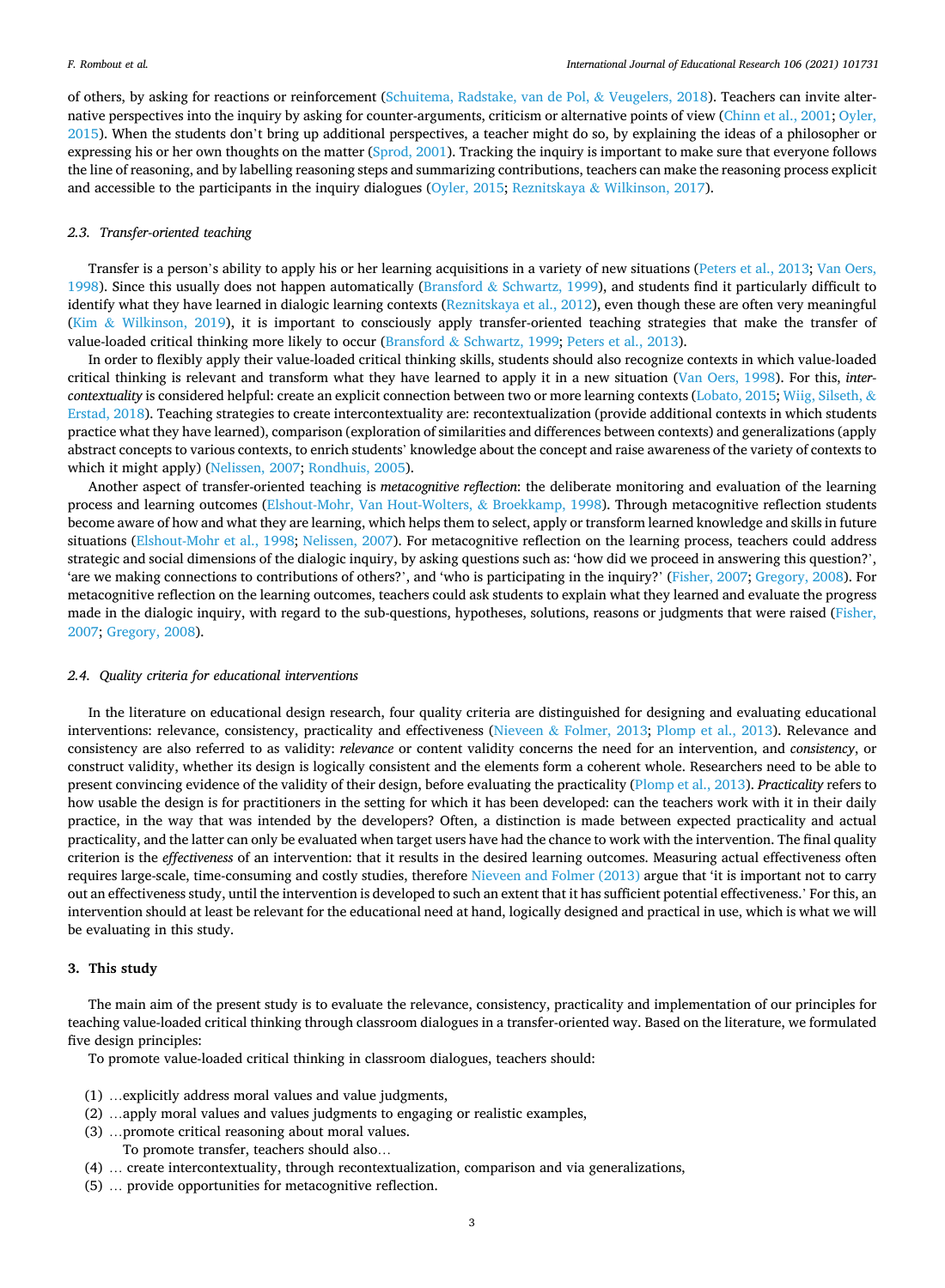Fig. 1 outlines our design and its components: the design principles and the central concepts they are based on, and the teaching strategies with which they are implemented in lessons.

To investigate the relevance, consistency, practicality and implementation of our design principles, we collaborated with five secondary school philosophy teachers over the course of a school year. During this year, the teachers participated in five professional development meetings in which they learned about the design principles, and co-planned and evaluated the implementation thereof in their lessons. The teachers conducted multiple inquiry dialogues in their 10th grade philosophy classes, three of which were videorecorded in order to analyse the implementation of the design principles in the lessons (15 lesson observations in total). In addition to this, we conducted individual semi-structured interviews with the teachers to gain insight in their evaluation of the relevance, consistency and practicality of the design principles.

Our main research questions were:

- (A) How do teachers evaluate the relevance and consistency of the design principles?
- (B) How Netherlands, philosophy is an elective subject in secondary education do teachers evaluate the practicality of the design principles?
- (C) How do teachers implement the design principles in their lessons?

#### **4. Methods**

#### *4.1. Setting and participants*

In the Netherlands, philosophy is an elective subject in secondary education. This is a relevant context for value-loaded critical thinking education, because logic, critical thinking, and ethics are part of the philosophy curriculum, and philosophy teachers frequently use dialogic pedagogies [\(Marsman, 2010\)](#page-13-0). The participants are five philosophy teachers who volunteered to participate, after a call via the association for philosophy teachers. All five teachers have a master's degree in philosophy and a master's degree in teaching: Arne (male, 5 years experience), Bas (male, 6 years experience), Caroline (female, 15 years experience), Dorus (male, 3 years experience), and Emanuel (male, 9 years experience). The teachers participated with their 10th grade philosophy classes of the pre-university track. The Ethics Committee approved our research proposal before we started recruiting. All teachers signed for informed consent and all parents were informed about the study.

#### *4.2. Procedure and data-collection*

This study consisted of five professional development meetings over the course of one school year. In each meeting we discussed design principles and prepared their implementation in classroom dialogues in the 10th grade philosophy lessons, which was evaluated in the consecutive meeting. [Table 1](#page-5-0) depicts the procedure of the study, the data-collection and the topics discussed in each meeting. In the first meeting we discussed the central concepts (classroom dialogue, value-loaded critical thinking, and transfer) and the first design principle about addressing moral values, and we also paid attention to intercontextuality, because the teachers asked many questions about this. In meetings 2 and 3 we introduced value-loaded design principles 2 and 3 and discussed and evaluated corresponding teaching strategies. In the second part of the third meeting, we started with transfer and discussed design principle 4 about intercontextuality, on which we reflected in meeting 4, before introducing design principle 5 about metacognitive reflection. In the final meeting, we reflected on the implemented teaching strategies for design principle 5 and collaboratively evaluated the implementation of all five design principles.



**Fig. 1.** Schematic representation of our design, with central concepts, design principles and implementation in lessons.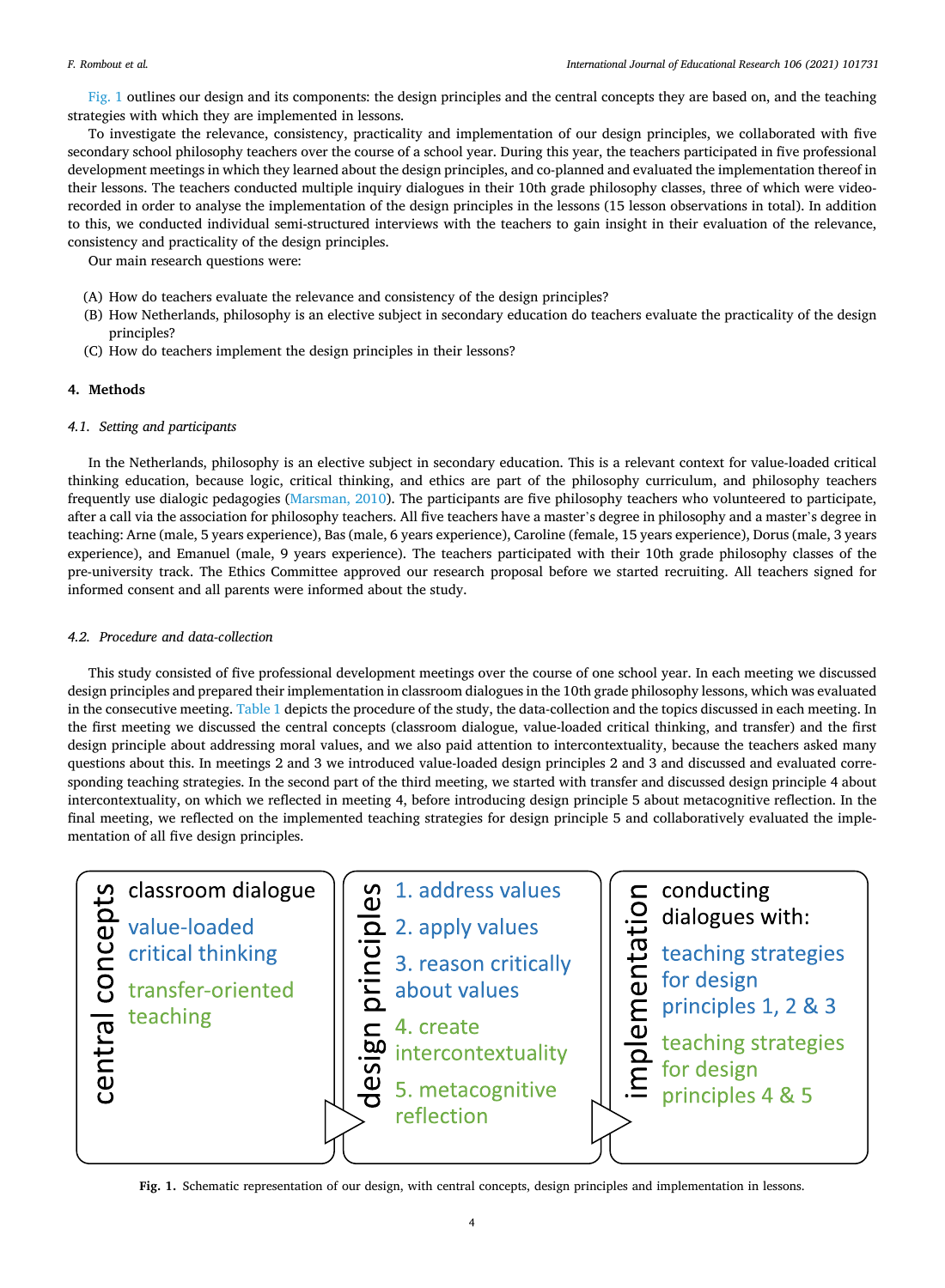#### *International Journal of Educational Research 106 (2021) 101731*

#### <span id="page-5-0"></span>**Table 1**

Procedure of the study and data-collection.

|                     | Meeting 1                | Meeting 2           | Meeting 3          | Meeting 4          | Meeting 5                         |
|---------------------|--------------------------|---------------------|--------------------|--------------------|-----------------------------------|
| When                | November                 | January             | March              | May                | June                              |
| Topic               | Central concepts, design | Design principle 1, | Design principle 3 | Design principle 4 | Design principle 5, collaborative |
|                     | principle $1 & 4$        | 2 & 3               | & 4                | & 5                | evaluation                        |
| Lesson observation* | A1, B1, C1, D1**, E1     |                     | A2, B2, C2, D2, E2 |                    | A3, B3, C3, D3, E3                |
| Evaluation          |                          |                     |                    |                    | A, B, C, D, E                     |
| interview***        |                          |                     |                    |                    |                                   |

Each teacher conducted classroom dialogues with the 10th grade weekly, in which he or she tried out teaching strategies for the discussed design principles. Three dialogues were observed by the first author and video-taped, to analyze the implementation of the design principles and how this changed over the course of the design project. A1 refers to the first observation lesson for teacher Arne, B2 is the second observation lesson for Bas, and so on....<br>\*\* Lesson observation D1 took place in the week after the first meeting, so Dorus was already introduced to our theoretical framework when we

observed his first lesson.<br>\*\*\* The interviews took place after the final meeting and third observation lesson.

Three types of data were collected: firstly, the transcript of the fifth meeting in which we collaboratively evaluated the relevance, consistency and practicality of our design. Secondly, transcripts of the semi-structured evaluation interviews with each teacher, in which we asked about the relevance, consistency and practicality of each design principle. These data were analysed for research questions 1 and 2 about the teachers' evaluation of the validity and practicality of our design. Thirdly, we conducted three classroom observations with each teacher, before the first, around the third, and after the final meeting. The dialogues in these 15 lessons were video-recorded, transcribed and analysed for answering research question 3 about the implementation of the design principles and corresponding teaching strategies.

#### *4.3. Analysis*

In educational design research, the target users have an important voice in the evaluation of a design (Nieveen & [Folmer, 2013](#page-13-0)), which is why our first two research questions concern the teachers' evaluation of the relevance, consistency and practicality of the design principles. To analyse the data for the first research question, we coded the transcript of the final meeting and the evaluation interviews on relevance and consistency. For each design principle, we sampled all coded fragments in which the teachers said something about the importance, need and coherence of this design principle. We clustered and compared the teachers' comments to formulate an answer to the question whether the design principles were considered valid. For the second research question, about practicality, we conducted a similar analysis to select all fragments in which the teachers commented on the implementation of the design principles. In order to gain detailed insight in their experience, we asked the teachers in the interviews about how they implemented each design principle, what was helpful, what problems they encountered, whether they were planning to do this more often and how they evaluated the implementation of this design principle.

For our third research question, about the implementation of the design principles, we complement the reported teacher evaluations with an analysis of classroom observations. This research question concerns the actual implementation of the design principles in the observed lessons: which of the discussed teaching strategies did the teachers use, which didn't they use, and which additional strategies did we observe? And, how did this change over time: were the teachers using strategies in the second and third observation lessons that they haven't been using before learning about them in the collaborative design meetings? For this, we analysed the transcripts of the 15 observation lessons. To analyse the value-loaded design principles (DP 1, 2 & 3), we went through two rounds of analysis. First, we identified all teacher turns containing references to moral values or value judgments. We used the coding act for value-loaded teacher turns (Table 2) to assign a code to all teacher turns in the transcripts: value-loaded or not value-loaded. This enabled us to count the (relative) number of value-loaded teacher turns as a percentage of the total number of teacher turns in each transcript. To determine inter-rater reliability, 5 of the 15 transcripts were coded by two independent raters and with a Cohen's Kappa of 0.891 and an interrater agreement of 95,12 %, this proved very reliable (Landis & [Koch, 1977\)](#page-12-0). The main aim of this round of coding was to identify all relevant turns for further analysis in the second round.

Since, the amount of value-loaded teacher turns does not shed light on how the teachers are implementing the design principles, we thereafter asked ourselves for each value-loaded teacher turn: what is the teacher doing here, to which design principle does this

| abie |  |  |
|------|--|--|
|------|--|--|

|  |  | Coding act for value-loaded teacher turns. |  |
|--|--|--------------------------------------------|--|
|--|--|--------------------------------------------|--|

| Code                      | Description                                                                                                                                                                                                  |
|---------------------------|--------------------------------------------------------------------------------------------------------------------------------------------------------------------------------------------------------------|
| Value-loaded teacher turn | The teacher<br>refers to or mentions moral values<br>asks a value-loaded (follow-up) question (ought, should)<br>responds to or builds on a previous value-loaded contribution<br>expresses a value-judgment |
| Not value-loaded          | None of the above                                                                                                                                                                                            |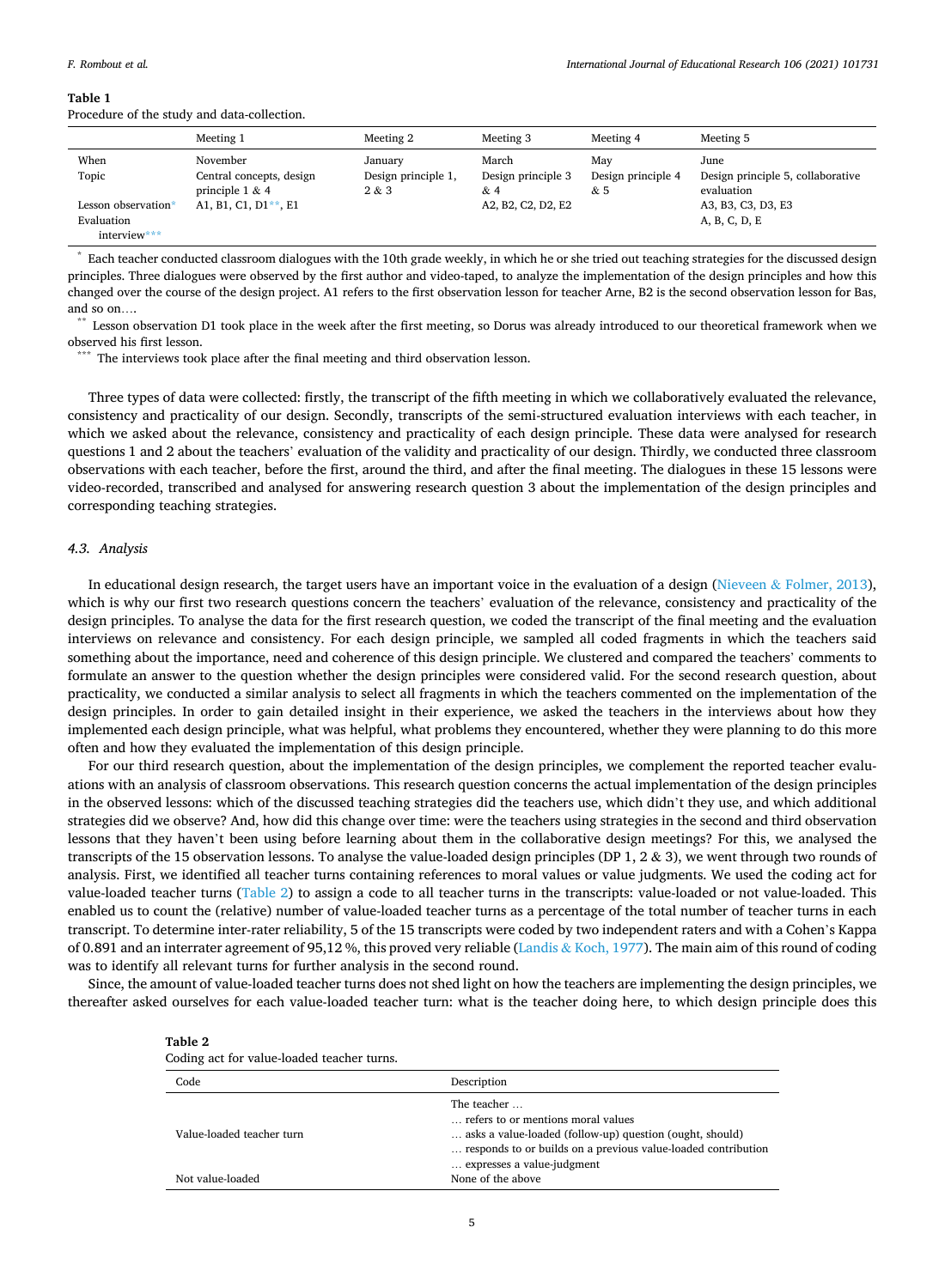belong, and which teaching strategy is this? We went through several rounds of verifying our coding, critically discussing difficult cases and teaching strategies that weren't described in our theoretical framework. This round resulted in a list of observed teaching strategies for design principles 1, 2, and 3 and a revised way of looking at the implementation of design principle 2: rather than listing teaching strategies, we make a distinction between the type of examples (real-world example, thought-experiment, personal experience and shared experience) and the kind of questions teachers asked about those examples.

For our analysis of the implementation of the transfer-oriented design principles, we had to go back to the video-recordings of the lessons. The transcripts of the dialogues did not suffice, because the teaching strategies for intercontextuality and metacognitive reflection are not only applied during the dialogues, but also before or afterwards. For each lesson, we summarized the learning activities and the questions, concepts, and contexts that were discussed in each activity. To identify teaching strategies for intercontextuality (DP4), we asked ourselves: is the teacher introducing a new context, or taking up a context introduced by a student, and what question is the teacher asking about it? For this, we defined a context as a situation or example with a particular kind of action, place, participant(s) or issue. In a new context, one or more of these variables differed from the original context. For metacognitive reflection (DP5) we looked for learning activities in which the teacher initiated or facilitated reflection on the learning process or the learning content. Again, we went through several rounds of verifying our coding, critically discussing difficult cases and teaching strategies that weren't described in our theoretical framework, which resulted in a list of observed teaching strategies for design principles 4 and 5.

#### **5. Results**

#### *5.1. Relevance and consistency*

This section addresses the first research question on the teachers' evaluation of the relevance and consistency of our design principles. With regard to relevance, it should be noted that the teachers weren't familiar with the concept value-loaded critical thinking at the start of this study. After learning about it, they recognized this as an important learning objective, not just for the subject philosophy but for education in general and especially for this age group. Dorus for example explained that this learning goal fits students of this age group (10th grade) because they are developing their own values and morals. Although the teachers thought their philosophy classes were contributing to students' value-loaded critical thinking, they could not explain what aspects of their teaching were helpful or effective for this. Therefore, the teachers felt a need for more explicit knowledge about promoting valueloaded critical thinking in dialogues, which the value-loaded design principles 1, 2, and 3 provided. Also, since the teachers consider value-loaded critical thinking an important learning objective that students should learn to apply flexibly in a variety of contexts, also outside of philosophy classes, they agree that this should be taught in a transfer-oriented way, as described in design principles 4 and 5.

For the teachers' evaluation of consistency, we take a closer look at the value-loaded design principles first. Design principles 1, 2 and 3 about addressing, applying and critical reasoning about moral values explain the different elements a teacher has to keep in mind when teaching value-loaded critical thinking, as was recognized by all teachers. *Design principle 1* serves to make a dialogue valueloaded, to take a normative approach. However, the teachers disagreed about what this exactly meant: should this involve explicitly examining (the meaning of) relevant moral values or is it enough to ask normative questions about students' value-judgments? As Bas put it:

'moral values shouldn't be the object of the inquiry, but aspects to consider when examining a topic.' (Bas)

He preferred to ask ought- and should-questions about students' judgments, whereas Dorus thought it helpful to explicitly discuss values such as welfare and justice. With regard to the *design principle 2*, the teachers were unanimous about its importance: Emanuel explained that:

'rich, realistic applications show the students that something is at stake, and that the philosophical inquiry is not just a theoretical endeavour, but has real life relevance.' (Emanuel)

Both design principles helped to realize *design principle 3*, which all teachers considered the most important design principle: to promote critical reasoning about moral values. In the final meeting, the teachers concluded that critical reasoning involves producing criticism (debating arguments pro and con, or challenging the reasoning of others), as well as critique (inquiry into assumptions, meanings, implications of values and arguments). Moreover, as Arne and Emanuel said, this design principle is a reminder to promote critical reasoning of students, rather than giving a critical response themselves, which is consistent with a dialogic approach to teaching. However, according to Bas and Dorus, with an inexperienced group of students it is important that the teacher also models giving critical responses. The teachers considered the three value-loaded design principles a consistent whole, not consecutive steps to follow, but necessary elements of teaching value-loaded critical thinking in dialogues.

When we discussed *design principle 4* about creating intercontextuality, the teachers compared this to Rondhuis' (2005) idea about moving back and forth from the abstract to the concrete, to which all of them were already familiar and that they considered important for teaching ways of thinking and abstract philosophical concepts. As to *design principle 5* about metacognitive reflection, the teachers agreed reflection is particularly important when it concerns the skills needed to engage in dialogues, think critically and evaluate one's own opinion. However, this certainly was not something the teachers were already doing, but they thought they should be doing more often.

In summary, the teachers' evaluation of the relevance and consistency of the design principles was positive: they thought that there is a need for these design principles and that they form a coherent framework that fits their daily practice. Also, the teachers were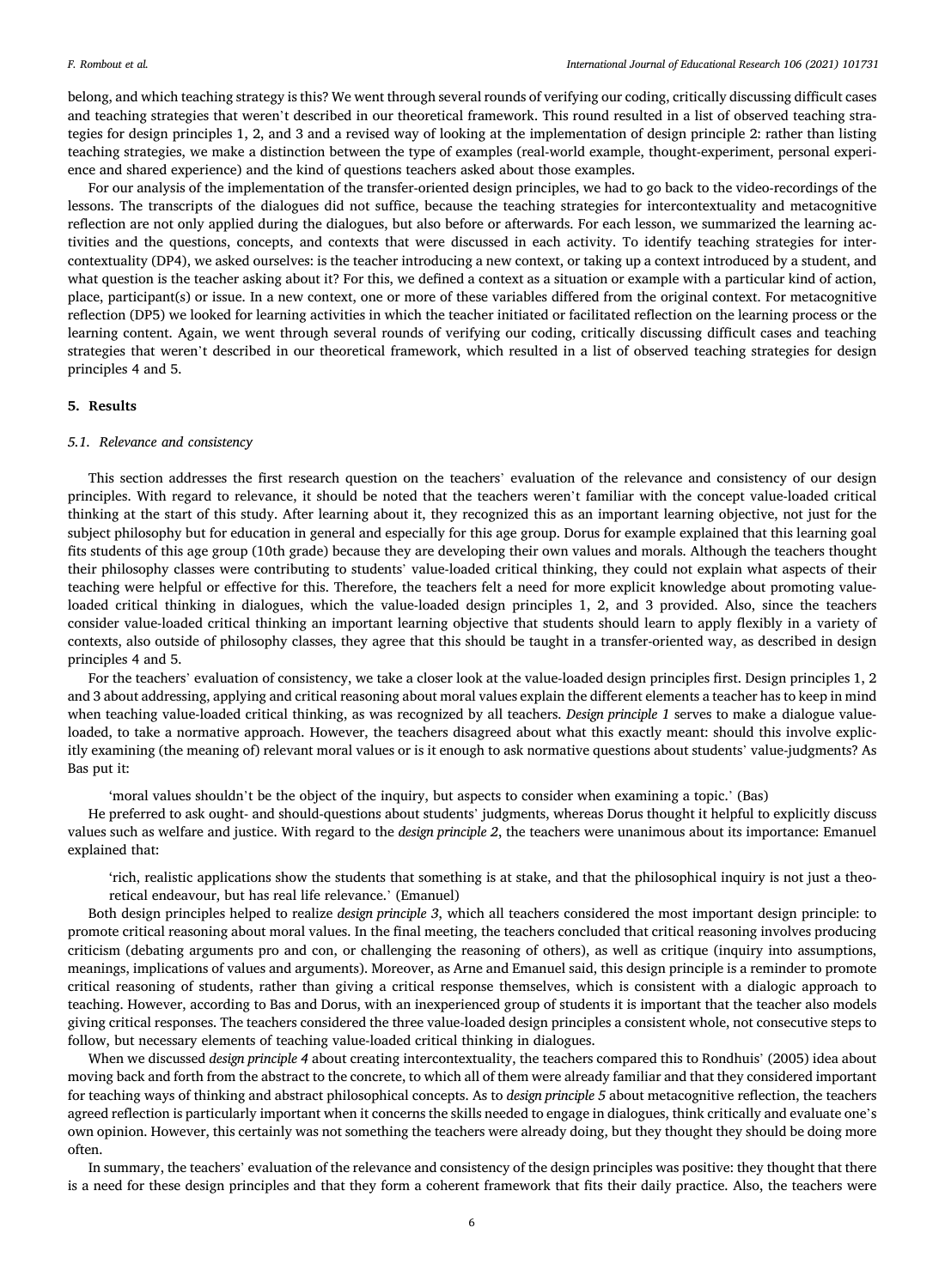<span id="page-7-0"></span>willing to apply this in practice, and moreover, they considered it important to do so.

#### *5.2. Reported practicality*

The teachers' judgment of the practicality of the design principles (second research question) was over all positive, they experienced few problems implementing the design principles and teaching strategies in their lessons. Here we report the themes that came up in the interviews.

About *design principle 1*, on addressing moral values, the teachers reported that this was the biggest shift in thinking for them, but that the design meetings and co-planning helped them to make this shift. Bas said:

'the question whether students could trust us teachers invoked a lot of discussion. This was the first time I approach epistemology in a value-loaded way and it showed me that this even works for more theoretical domains of philosophy such as epistemology and philosophy of science.' (Bas)

On the other hand, when we discussed *design principle 2*, about applying moral values, most teachers recognized that they were already working with concrete examples quite often, before participating in this study. However, the conceptual framework proved a helpful tool for selecting different kinds of examples, and formulating questions about them (see also [Table 5\)](#page-9-0). Bas and Caroline, for instance, co-planned to examine students' own experiences and discussed how to ensure a safe learning environment during classroom dialogue.

With regard to *design principle 3* about critical reasoning, the teachers reported that this was practical to implement, because what was addressed in the meetings closely resembled what they were already doing. However, their repertoire was expanded with additional strategies, which enabled them to vary more. The hardest part of implementing design principle 3, according to the teachers, was to balance critical reasoning with an open and inclusive dialogue. As Bas explained in the interview:

'It is our task as teachers to track the reasoning process and reveal inconsistencies, because initially the students don't do that themselves. To teach this a more directive type of facilitation is sometimes required. While, on the other hand, inviting different students to contribute to the inquiry, respond to one another and come up with their own examples, flourishes in a less structured and more open dialogue, with a less directive role for the teacher.' (Bas)

In the final meeting, the teachers concluded that there is no 'one size fits all'-solution, since particularities of the group, teacher, topic, et cetera, all influence what is needed, and balancing this is part of the craft of facilitating dialogues. However, the concepts, design principles and teaching strategies were helpful tools to make the inquiry either more critical or more open and inclusive. For instance, Arne rephrases whatever he wanted to say as a question to students first: when he wanted to challenge a student, he asked the group whether someone could challenge what was just said. But he had to remind himself to keep trying, because it took a few classroom dialogues before the students started asking questions to each other and take up their responsibility.

For *design principle 4*, about intercontextuality, the teachers reported something similar as for design principle 2: this was very easy to implement because it resembled what they were already doing, but the conceptual framework enabled them to put this into words and make more deliberate decisions about intercontextuality. Arne and Caroline mentioned that they usually did not create intercontextuality within a single lesson, but preferred to do so over a series of lessons. However, the teachers were more divided on *design principle 5* about metacognitive reflection. Arne and Caroline tried this out in their lessons, and they reported positive about this. Caroline prepared students for the reflection before engaging in the dialogue and she judged this beneficial for the students' participation in and the quality of their contributions during the dialogue and reflection. Her reflection exercise required some preparation and good time-management during the lesson, but she definitely had the intention to do this more often. Dorus experienced lack of time: he wasn't able to discuss the reflection assignment with his students. Emanuel considered this design principle not practical enough yet, he would have liked more examples of exercises for metacognitive reflection or questions to ask.

In sum, the teachers reported that the design principles were mostly practical in use, but they acknowledged that it was nonetheless challenging to facilitate inclusive dialogues while warranting high quality critical reasoning, even for experienced teachers.

#### *5.3. Implementation in observed lessons*

The third research question concerns the actual implementation of the design principles in the observed lessons. The results are discussed in two parts, concerning first the value-loaded design principles (1, 2 and 3) and second the transfer-oriented design principles (4 and 5).

**Table 3** 

Value-loaded teacher turns in observed lessons (percentage of total, amount of value-loaded and total number of teacher turns).

|                  | Lesson 1     | Lesson 2      | Lesson 3      |
|------------------|--------------|---------------|---------------|
| Teacher Arne     | 50 % (18/36) | 34 % (23/68)  | 46 % (13/28)  |
| Teacher Bas      | $0\% (0/43)$ | $33\% (6/18)$ | $9\% (8/86)$  |
| Teacher Caroline | 16 % (9/55)  | 15 % (14/93)  | 12 % (11/96)  |
| Teacher Dorus    | 21 % (17/81) | 64 % (55/86)  | 47 % (65/137) |
| Teacher Emanuel  | $7\% (2/28)$ | 41 % (19/46)  | 23 % (7/30)   |
| Average          | 18.9%        | 37.5 %        | 27.6 %        |
| <b>SD</b>        | 19.2         | 17.7          | 18.4          |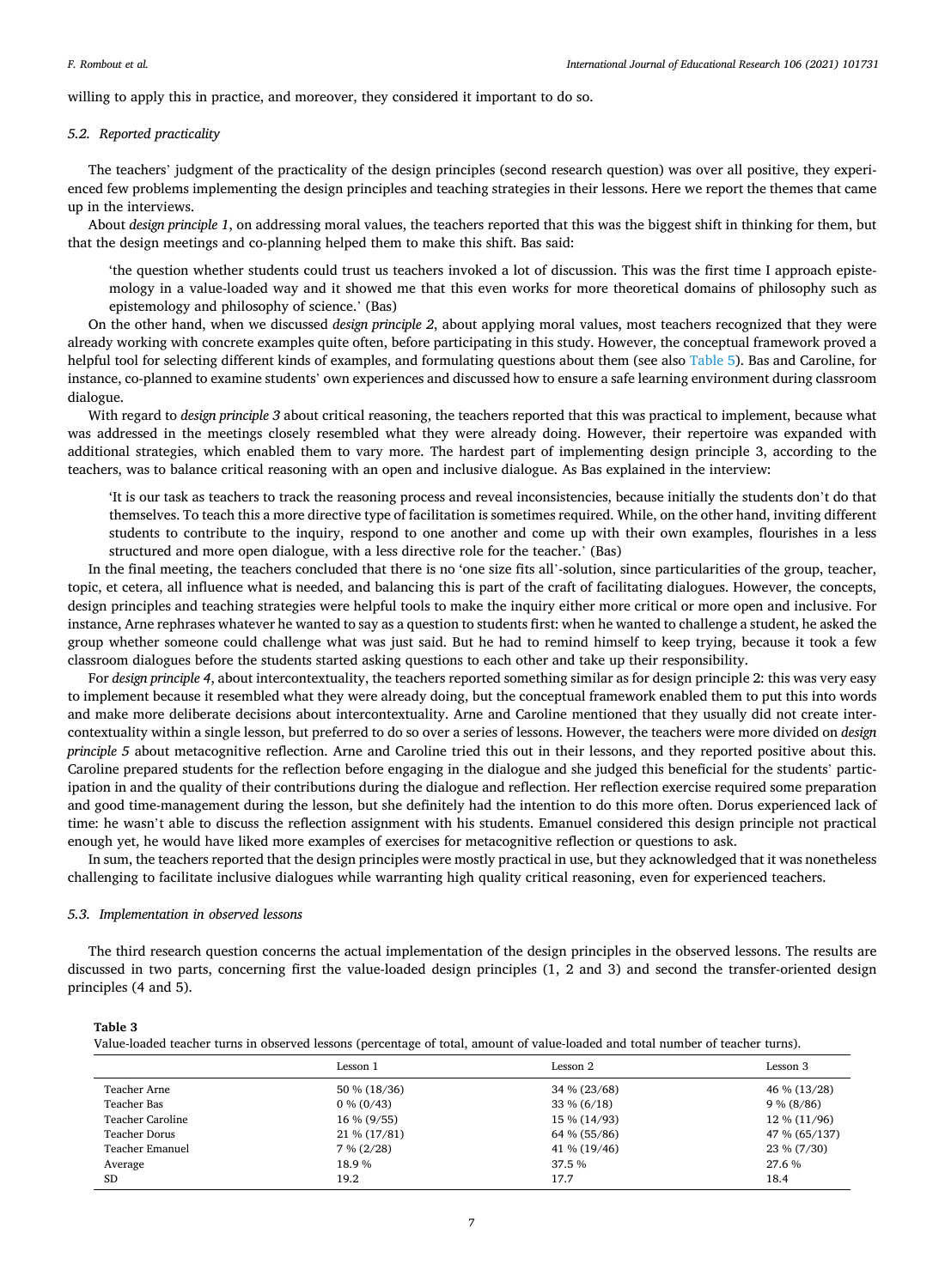#### *5.3.1. Implementation of value-loaded design principles*

[Table 3](#page-7-0) and Fig. 2 show the amount of value-loaded teacher turns in the three observed lessons for all teachers. A first thing to notice is that Arne, Caroline and Dorus, already made value-loaded contributions in the first observed lesson, which was conducted before the first collaborative design meeting (except for lesson D1, which was recorded just after the first collaborative design meeting). This confirms that reasoning about moral values is not completely new to these teachers. In addition to this, these results show more value-loaded teacher turns on average in the second and third lessons, than in the first lesson. This is a first sign that the teachers placed more emphasis on value-loaded critical thinking as they learned about it in the design meetings. Thirdly, we observed more value-loaded contributions in the second lesson and a slight decline in the third lesson, which was observed after meeting 4, especially in the lessons of Bas, Dorus and Emanuel. This could be explained by the fact that the value-loaded design principles were discussed in meetings 1, 2 and 3, and meetings 4 and 5 focused on transfer-oriented design principles. So, in the third lesson the teachers had additional design principles to consider.

However, the amount of value-loaded teacher turns does not shed light on which teaching strategies the teachers are using: what are they saying in those value-loaded turns? [Table 4](#page-9-0) shows the results for *design principle 1* about addressing moral values. This table shows that the teachers were using additional teaching strategies after learning about this design principles in the meeting. Four of the teachers were already asking value-loaded follow-up questions to their students, but Arne and Dorus in particular used additional strategies in the later lessons. Two of these strategies were newly developed in the meetings: both Arne and Dorus explicitly told their students that value-loaded critical thinking was a learning objective for the dialogue. In addition to this, Dorus explained during the dialogue more elaborately what value-loaded critical thinking is and why it is important. Moreover, these results are consistent with the remarks of Dorus and Bas on the consistency of this design principle: Dorus frequently named and examined the meaning of moral values, whereas Bas never did this.

[Table 5](#page-9-0) depicts the results for *design principle 2* about applying moral values. We show the type of examples the teachers used, and the type of question they asked their students about these examples. In the lessons before meeting 2 in which this design principle was discussed, we only found real-world examples, and in the lessons afterwards, we also observed thought-experiments and personal experiences of the teacher and students.

Additionally, some teachers combined design principles 1 and 2 (in lessons A1, A2, A3, B3, D1, and D3), and then the example functioned as the central topic of the inquiry. Oftentimes the teachers introduced this with a text or video, gave the students time to think about the example (individually or in small-groups, with or without a clear assignment), before discussing it with the wholeclass. In the other lessons, the examples were introduced during the discussion.

The results for *design principle 3* about promoting critical reasoning are presented in [Table 6](#page-9-0). See Appendix A for a more elaborate version of this table, with examples of the listed teaching strategies, because these aren't described that elaborately in the literature and because the teachers specifically asked for this. These results show that some teachers applied teaching strategies in the lessons after the relevant meeting that we did not observe previously. This holds for weighing different values (A, C, D), asking for criticism (C, D, E) and asking students to track the inquiry (A, B). Also, some teachers implemented teaching strategies in observation lessons 2 and 3 that were suggested by other teachers during the meetings. Examples were: evaluate value-loaded arguments (new to D and E), question the meaning of values (new to E), remind students to build on the contributions of others (new to C and D), ask students for reinforcing arguments (new to D), explain the position of a philosopher (new to E), locate or name value-loaded arguments (new to A and E). This indicates that the teachers were able to implement new teaching strategies for design principle 3 and that they learned from each other's experiences. Additionally, the results suggest that the teachers had previous experience with promoting critical reasoning in classroom dialogues, since they already employed a variety of strategies for this in their first observed lesson. This is



**Fig. 2.** Percentage of value-loaded teacher turns per lesson.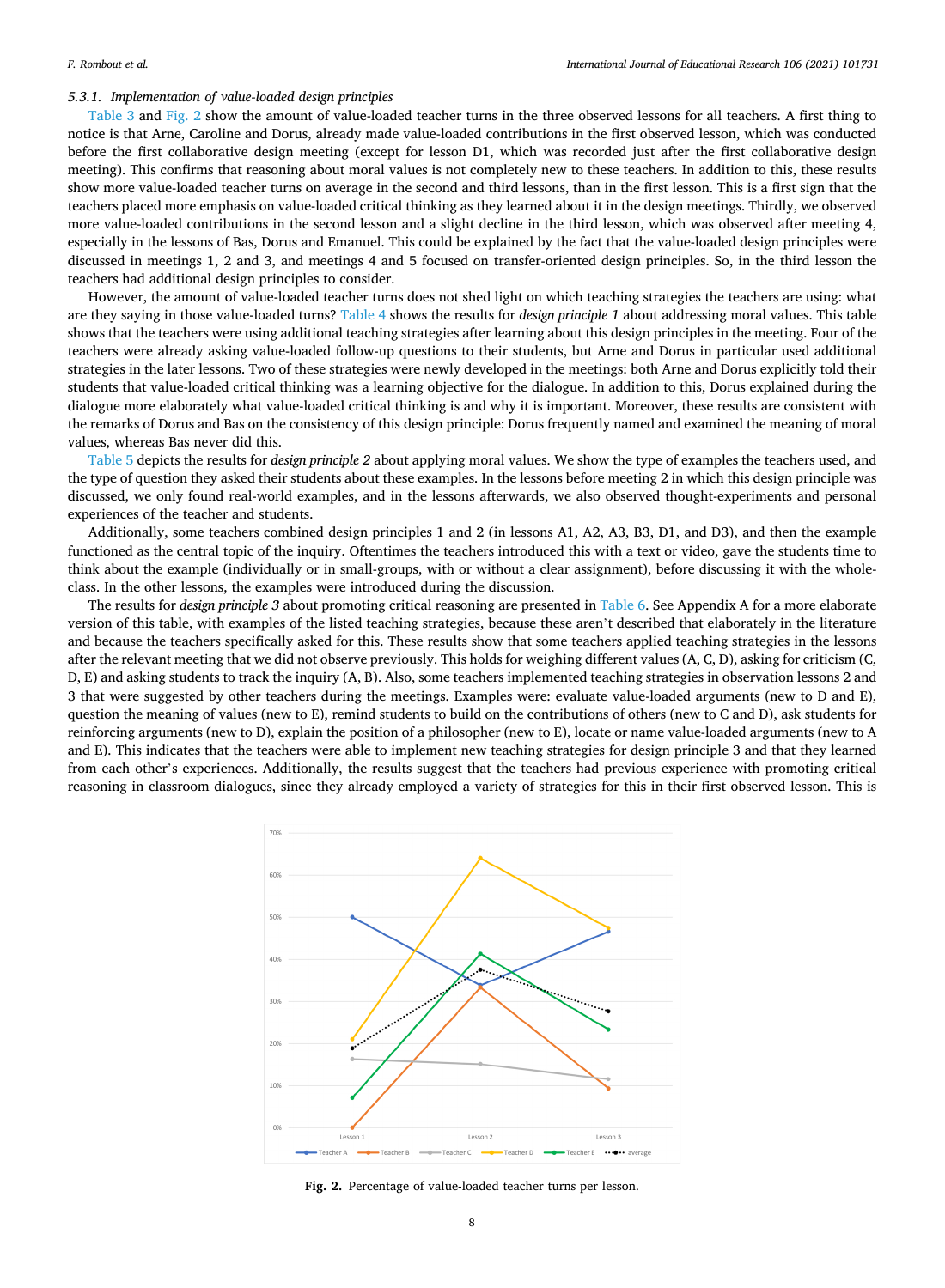#### <span id="page-9-0"></span>*F. Rombout et al.*

#### **Table 4**

Teaching strategies for design principle 1 – address moral values (teaching strategy, observed in lessons before relevant design meeting, observed in lessons after relevant design meeting).

| Observed teaching strategies                                                                                                                                                                                                            |    |   |    | In lessons before relevant meeting |    | In lessons after relevant meeting |                      |      |                                                                                                                                                    |                                |
|-----------------------------------------------------------------------------------------------------------------------------------------------------------------------------------------------------------------------------------------|----|---|----|------------------------------------|----|-----------------------------------|----------------------|------|----------------------------------------------------------------------------------------------------------------------------------------------------|--------------------------------|
| Teacher*                                                                                                                                                                                                                                |    | B |    |                                    | Ε  | A                                 |                      | C    |                                                                                                                                                    |                                |
| Communicate value-loaded critical thinking as learning objective<br>Explain (importance of) value-loaded critical thinking<br>Value-loaded central question<br>Value-loaded follow-up question<br>Explicitly name moral values at stake | A1 |   | C1 | D1                                 | E1 | A <sub>2</sub><br>A2A3<br>A3      | B2<br>B <sub>3</sub> | C2C3 | D <sub>2</sub> D <sub>3</sub><br>D <sub>2</sub> D <sub>3</sub><br>D <sub>3</sub><br>D <sub>2</sub> D <sub>3</sub><br>D <sub>2</sub> D <sub>3</sub> | <b>E2 E3</b><br>E <sub>2</sub> |

\* A is teacher Arne, A1 refers to the first observation lesson for Arne, B2 is the second observation lesson for Bas, and so on.

#### **Table 5**

Examples and questions for design principle 3 about applying moral values (types of examples/questions, observed in lessons before relevant meeting and observed in lessons after relevant meeting).

| Teacher*                                 | In lessons before relevant design meeting |   |    |                |    |  | In lessons after relevant design meeting |                |                |                |                               |  |
|------------------------------------------|-------------------------------------------|---|----|----------------|----|--|------------------------------------------|----------------|----------------|----------------|-------------------------------|--|
|                                          | A                                         | B | C. | D              | E  |  | A                                        | B              | C              | D              | E                             |  |
| Types of examples                        |                                           |   |    |                |    |  |                                          |                |                |                |                               |  |
| Real world examples                      | A <sub>1</sub>                            |   |    | D1             | E1 |  | A2                                       |                | C <sub>2</sub> | D <sub>3</sub> | E <sub>2</sub> E <sub>3</sub> |  |
| Thought-experiments                      |                                           |   |    |                |    |  | A <sub>3</sub>                           |                |                | D <sub>2</sub> | E <sub>2</sub>                |  |
| Teacher's personal experience            |                                           |   |    |                |    |  |                                          |                |                |                | E <sub>3</sub>                |  |
| Students' personal experiences           |                                           |   |    |                |    |  |                                          | B <sub>3</sub> | C <sub>3</sub> |                |                               |  |
| Shared classroom experience              |                                           |   |    |                |    |  |                                          |                |                |                |                               |  |
| Type of questions                        |                                           |   |    |                |    |  |                                          |                |                |                |                               |  |
| Propose dilemma                          | A <sub>1</sub>                            |   |    | D <sub>1</sub> |    |  | A2A3                                     |                |                | D <sub>2</sub> |                               |  |
| Ask for students' judgment about example |                                           |   |    |                | E1 |  |                                          |                | C <sub>3</sub> |                | E <sub>2</sub>                |  |
| Ask what students would do               |                                           |   |    | D <sub>1</sub> | E1 |  |                                          | B <sub>3</sub> |                |                |                               |  |
| No clear question asked about example    |                                           |   |    |                |    |  |                                          |                | C <sub>2</sub> | D <sub>3</sub> | E <sub>3</sub>                |  |

\* A is teacher Arne, A1 refers to the first observation lesson for Arne, B2 is the second observation lesson for Bas, and so on.

#### **Table 6**

Teaching strategies for design principle 3 about critical reasoning about moral values (teaching strategy, example from observed lesson, observed in lessons before relevant meeting and observed in lessons after relevant meeting).

|                                                    |                | Before relevant meeting |                |                |    | After relevant meeting |                |                |                               |                               |  |
|----------------------------------------------------|----------------|-------------------------|----------------|----------------|----|------------------------|----------------|----------------|-------------------------------|-------------------------------|--|
| Teaching strategy                                  | $A^*$          | B                       | $\mathsf{C}$   | D              | E. | A                      | B              | $\mathsf{C}$   | D                             | E                             |  |
| Advance reasoning about values and value-judgments |                |                         |                |                |    |                        |                |                |                               |                               |  |
| Support student's value-loaded reasoning           |                |                         |                | D <sub>1</sub> |    |                        |                |                | D.3                           |                               |  |
| Evaluate value-loaded arguments                    | A <sub>1</sub> |                         | C1             |                |    | A2                     |                | C <sub>3</sub> | D.3                           | E <sub>3</sub>                |  |
| Weigh different values                             |                |                         |                |                |    | A2A3                   |                | C <sub>2</sub> | D2                            |                               |  |
| Question the meaning and properties of values      | A1             |                         |                | D <sub>1</sub> |    |                        |                |                | D <sub>3</sub>                | E <sub>2</sub>                |  |
| Build on the ideas of others                       |                |                         |                |                |    |                        |                |                |                               |                               |  |
| With a reminder                                    | A1             |                         |                |                |    |                        |                | C2C3           | D <sub>3</sub>                | E <sub>2</sub> E <sub>3</sub> |  |
| Ask for reaction                                   |                | B1                      | C <sub>1</sub> | D <sub>1</sub> | E1 | A2A3                   | B <sub>3</sub> | C2C3           | D.3                           |                               |  |
| Ask for reinforcement                              | A <sub>1</sub> |                         | C1             |                |    | A2                     |                | C <sub>3</sub> | D.3                           |                               |  |
| Repeat a previous contribution                     | A <sub>1</sub> | B1                      | C1             | D <sub>1</sub> |    | A2A3                   | B <sub>3</sub> | D <sub>2</sub> | D.3                           | E <sub>3</sub>                |  |
| Invite alternative perspectives                    |                |                         |                |                |    |                        |                |                |                               |                               |  |
| Ask for criticism                                  |                |                         |                |                |    |                        |                | C <sub>2</sub> | D <sub>3</sub>                | E <sub>3</sub>                |  |
| Ask for counterarguments                           | A <sub>1</sub> | B1                      | C1             | D <sub>1</sub> | E1 | A2A3                   |                | C <sub>2</sub> | D.3                           | <b>E2 E3</b>                  |  |
| Explain position of a philosopher                  |                |                         |                | D <sub>1</sub> |    |                        |                | C <sub>2</sub> |                               | E <sub>2</sub>                |  |
| Track value-loaded arguments in the inquiry        |                |                         |                |                |    |                        |                |                |                               |                               |  |
| Summarize and paraphrase value-loaded arguments    | A <sub>1</sub> |                         |                | D <sub>1</sub> |    | A2A3                   |                |                | D <sub>2</sub> D <sub>3</sub> | E <sub>2</sub>                |  |
| Locate or name value-loaded arguments              |                | B1                      |                | D <sub>1</sub> |    | A <sub>3</sub>         | B2             |                | D <sub>2</sub> D <sub>3</sub> | E <sub>3</sub>                |  |
| Ask students to track inquiry                      |                |                         |                |                |    | A2                     | B <sub>2</sub> |                |                               |                               |  |

consistent with the reported practicality: the teachers said that they were already promoting critical reasoning about moral values, but they had learned additional strategies in this study.

#### *5.3.2. Implementation of transfer-oriented design principles*

[Table 7](#page-10-0) shows the results for *design principle 4* about creating intercontextuality. A first thing to notice is that [Table 7](#page-10-0) contains two teaching strategies that weren't described in our theoretical framework: both Dorus and Arne presented multiple contexts before the start of the dialogue, but selected only one of those to investigate further in the inquiry. During the dialogue the teacher and students referred occasionally to one of the other contexts. Another strategy that we did not mention before in our theoretical framework, was to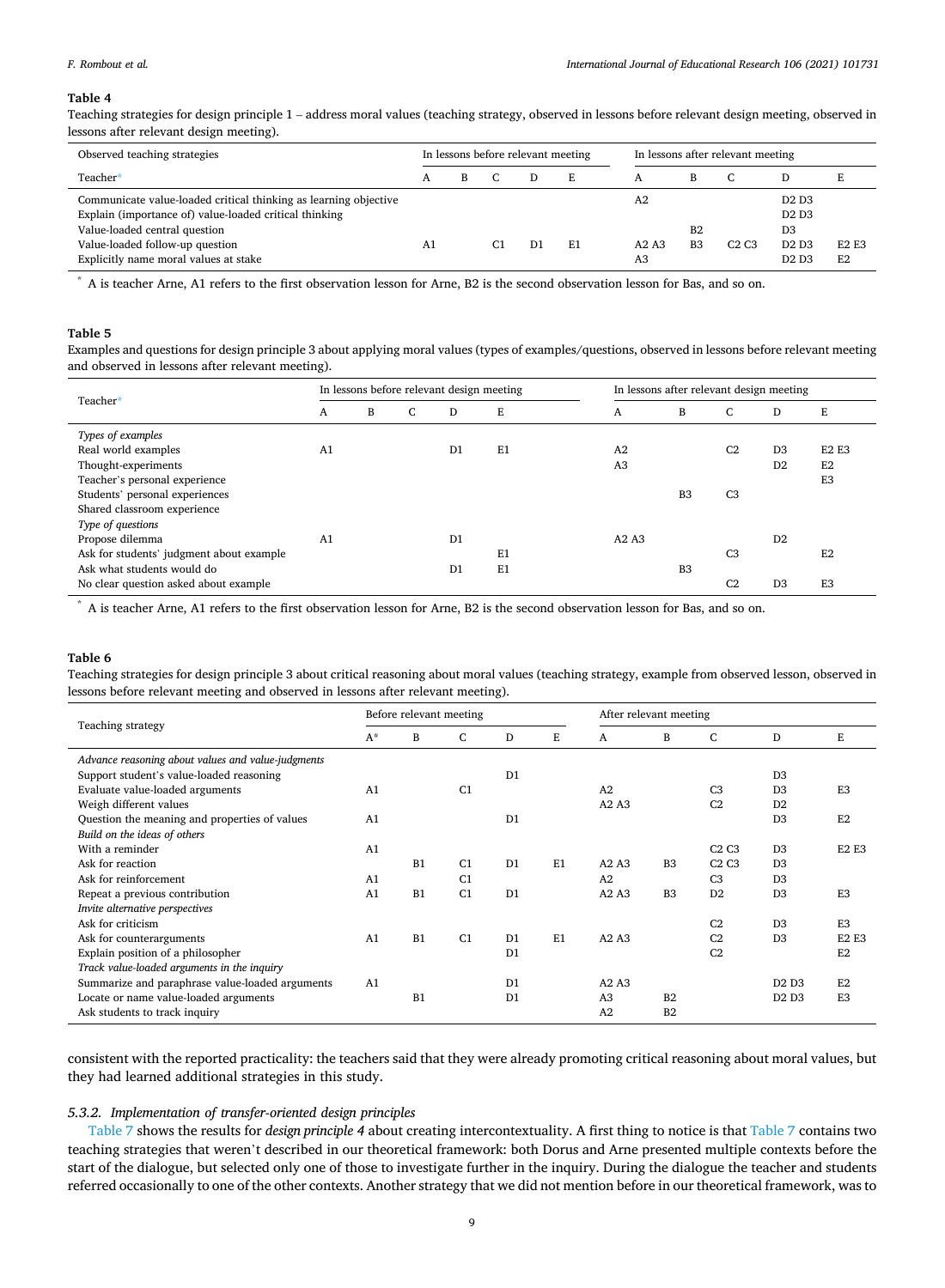#### <span id="page-10-0"></span>*F. Rombout et al.*

#### **Table 7**

Teaching strategies for design principle 4 about creating intercontextuality (teaching strategy, observed in lessons before relevant meeting, and in lessons after relevant meeting).

| Teaching strategy                                                      |    | In lessons before relevant design meeting |  |        |    | In lessons after relevant design meeting |                |                               |                               |                               |
|------------------------------------------------------------------------|----|-------------------------------------------|--|--------|----|------------------------------------------|----------------|-------------------------------|-------------------------------|-------------------------------|
| Teachers*                                                              | А  | В                                         |  |        |    | A                                        | B              |                               |                               |                               |
| Present multiple contexts and pick one for the inquiry dialogue        | A1 |                                           |  | $D1**$ |    |                                          |                |                               |                               |                               |
| Recontextualize: offer additional contexts during the inquiry dialogue |    |                                           |  | $D1**$ | E1 |                                          | B2             | C <sub>2</sub> C <sub>3</sub> | D2                            | <b>E2 E3</b>                  |
| Compare different contexts                                             |    |                                           |  | $D1**$ | E1 |                                          |                | C <sub>2</sub>                |                               | E <sub>2</sub> E <sub>3</sub> |
| Examine generalizations or abstract ideas in different contexts        |    |                                           |  | D1**   | E1 |                                          | B <sub>2</sub> |                               |                               | <b>E2 E3</b>                  |
| Make connections with learning content from previous lessons           | A٦ |                                           |  | $D1**$ |    | A2                                       |                |                               | D <sub>2</sub> D <sub>3</sub> |                               |

A is teacher Arne, A1 refers to the first observation lesson for Arne, B2 is the second observation lesson for Bas, and so on.<br>Lesson D1 took place in the week after the first design meeting, in which the theoretical frame

discussed intercontextuality. So Dorus was already introduced to this design principle when we observed his first lesson. However, we did not discuss specific teaching strategies in great detail.

make explicit connections with concepts and arguments that were discussed in previous lessons: Arne did this by asking his students to analyse the example about human enhancement using the ethical theories they learned about in the lessons before. All teachers implemented design principle 4 in their lessons. Dorus and Emanuel already did so in their first lesson, although for Dorus it is difficult to say whether this is his regular practice or something he learned, since his first observed lesson took place shortly after the first design meeting in which intercontextuality was discussed quite elaborately. Bas and Caroline, on the other hand, implemented this design principle after learning about it in the third meeting: we identified recontextualization and follow-up strategies such as comparing contexts or using generalizations in their second and third lesson. And for Arne, the results were consistent with what he said about intercontextuality in the interview: he preferred to create intercontextuality over a series of lessons rather than within a single lesson, which is why he did not introduce additional contexts to discuss (recontextualization).

Table 8 shows the three examples of metacognitive reflection (*design principle 5*) that we observed in the observation lessons. Similar as for design principle 3, we present examples in Appendix B. We only observed three activities for metacognitive reflection: in Caroline's third lesson, after discussing this in meeting 4, and in Arne's second and Dorus' first lesson, both of which took place before metacognitive reflection was discussed. All three teachers implemented the design principle in a slightly different way: Caroline's reflection focused on the dialogue and how that went, Arne focused on the content of the discussion, the arguments for and against, and also, similar as Dorus, on the students' own ideas and how these changed after participating in the dialogue. Since Arne and Dorus were able to facilitate reflection exercises before we discussed this collaboratively, and because both Caroline and Arne reported that they were rather pleased with their reflection exercises and are motivated to do this more often, we infer that it is doable to implement design principle 5. That we did not find more examples in the lessons, can be explained by the fact that this design principle was first discussed in meeting 4, leaving only the third observation lessons (five in total) to record this.

#### **6. Conclusion and discussion**

In this study, we evaluated five design principles for promoting value-loaded critical thinking in dialogues in a transfer-oriented way: address, apply and promote critical reasoning about moral values, create intercontextuality and engage in metacognitive reflection. We analysed how five teachers evaluated the relevance, consistency and practicality of the design principles, and how they implemented the design principles in their lessons. Regarding the first research question, we conclude that the teachers judge the design principles relevant and consistent: there is a need for these design principles, because value-loaded critical thinking is an important educational objective and more insight is needed in how to teach this effectively. Also, the five design principles were considered logical, to complement each other, and cover the most important aspects of teaching value-loaded critical thinking in a transfer-oriented and dialogic way. As to the second research question, the teachers consider most design principles practical to implement in their lessons. The first design principle, addressing moral values or making the dialogue value-loaded, was quite a shift in thinking since this was not a central aspect of their teaching before. However, it was a manageable shift according to the participating teachers and something they were motivated to do more often. About design principle 3, promoting critical reasoning about moral values, the teachers said that it can be hard to balance this with an open, inclusive and non-authoritative way of facilitating the dialogues. The teachers were unsure about whether to prioritize rigorous reasoning or participation and why. And about design principle

#### **Table 8**

Teaching strategies and examples for design principle 5 about metacognitive reflection (teaching strategy and lesson in which this was observed).

| Teaching strategy                                                          | Lesson |
|----------------------------------------------------------------------------|--------|
| Reflect on the process: on social and cognitive dimensions of the dialogue | $C3*$  |
| Reflect on learning outcomes: on the results of the dialogue               | A2     |
| Reflect on self: students' opinions, judgments and how these changed       | D1     |

\* C3 is the third observation lesson for Caroline, A2 refers to the second observation lesson for Arne and D1 tot Dorus' first observation lesson.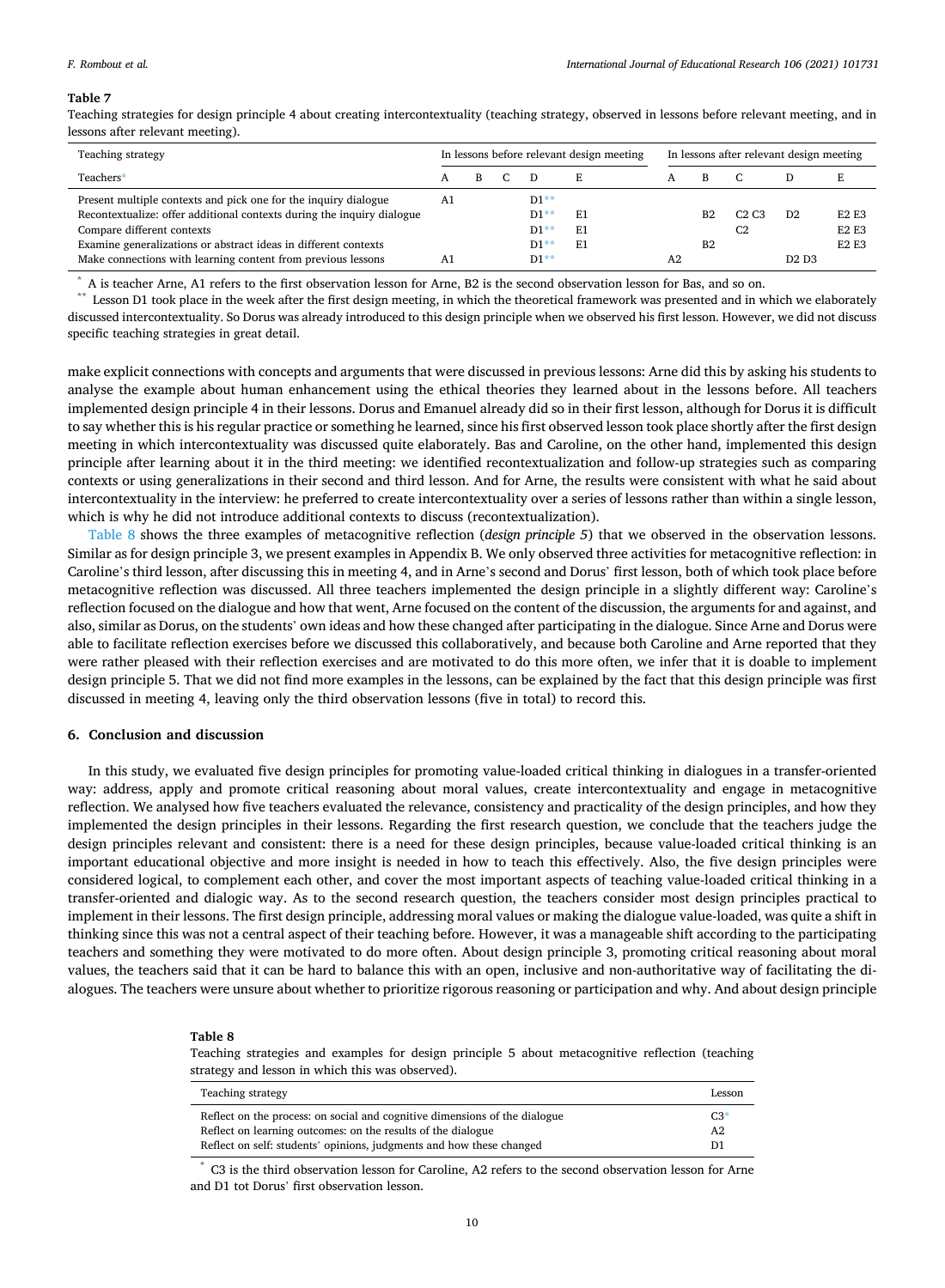5, on metacognitive reflection, two teachers reported that this was not yet practical enough, because examples of teaching strategies and reflection activities were lacking. Below, we will discuss these three design principles in more detail. For the other two design principles no practicality issues were reported.

Regarding the third research question, about the actual implementation of the design principles in the observed lessons, we found that the teachers were using a wider range of teaching strategies for each design principle, after they participated in the collaborative meetings. Moreover, the teachers were not only using teaching strategies from the literature that were suggested in the meetings, but had also developed their own ways to translate the design principles into practice, such as explaining the importance of value-loaded critical thinking and making connections to ethical considerations from other lessons.

#### *6.1. How to address values?*

With regard to design principle 1 about addressing values, we identified two different approaches: asking for students' valuejudgments with normative questions containing *ought* or *should (not)*, and, on the other hand, naming and specifying the meaning of relevant values, such as justice or wellbeing. Some teachers employed both methods, but others were hesitant to spent too much time and energy to discussing the meaning of values. [Cam \(2016\)](#page-12-0) distinction between conceptual tools and reasoning tools sheds light on this: students should learn to articulate their own values, clarify its meaning, analyse and compare values of their own of others [\(Cam,](#page-12-0) [2016;](#page-12-0) [Veugelers, 2011](#page-13-0)). For this, a developed and nuanced understanding of 'the language of morals' is required [\(Cam, 2016](#page-12-0)), this is what Cam refers to as conceptual tools needed for ethical inquiry: clarification, distinction making, defining, classification, etc. Strategies such as naming and examining the meaning of relevant values, address this conceptual dimension. On the other hand, students should develop moral reasoning tools ([Bleazby, 2020; Cam, 2016;](#page-12-0) [Veugelers, 2011\)](#page-13-0): to make inferences, weigh options and evaluate moral arguments. Asking students about their value-judgments and probing reasoning about their positions, can address this dimension. A balanced approach to addressing moral values is aimed at developing both reasoning and conceptual tools.

#### *6.2. Balancing participation and rigorous reasoning*

The difficulty described by the teachers with principle 3, to balance rigorous reasoning with maintaining equal participation, relates to a central topic in literature on dialogic teaching ([Schuitema, Radstake, van de Pol,](#page-12-0) & Veugelers, 2018; Howe & [Abedin,](#page-12-0) [2013\)](#page-12-0): it is considered beneficial for learning when students elaborate their ideas and comment on those of others [\(Alexander, 2008](#page-12-0)), and more student-control over the dialogue can increase student engagement with the discussion ([Schuitema, Radstake, van de Pol,](#page-12-0) & [Veugelers, 2018](#page-12-0); [Chinn et al., 2001](#page-12-0)). However, stronger teacher guidance is thought to be important for the content quality of the dialogue [\(Schuitema, Radstake, van de Pol,](#page-12-0) & Veugelers, 2018; [Wilkinson et al., 2017](#page-13-0)), which is consistent with what the participating teachers taught. According to [Reznitskaya and Wilkinson \(2017\),](#page-13-0) teachers should gradually release responsibility for dialogue to guide students toward independence: with unexperienced students the teachers strongly guide the dialogue, through modelling and giving instruction, and as the students gain skill, the teachers shift to guided practice in which (s)he is 'procedurally strong but substantively self-effacing' (Splitter & [Sharp, 1996\)](#page-13-0). The teacher encourages norms of reasoned discourse, asks questions and prompts students' reasoning and models when needed. Eventually the group might be able to conduct dialogic inquiry without much teacher support (Reznitskaya & [Wilkinson, 2017\)](#page-13-0). An underlying principle to this approach is that students are potential sources of knowledge, but that the teachers are experts in value-loaded critical thinking and that they should use this to develop students' expertise ([Reznitskaya](#page-13-0)  $\&$ [Gregory, 2013](#page-13-0)). The teachers' remarks and classroom observations in this study are consistent with this model, as the teachers are trying out different strategies to release responsibility to students and take students' contributions seriously. An advice to teachers, in order to make informed decisions about which aspect deserves more attention, is to evaluate participation patterns and reasoning quality in their classroom dialogues, preferably in collaboration with students.

#### *6.3. Metacognitive reflection*

The fifth principle about metacognitive reflection is the only one that was not directly implementable according to two teachers. Insights from research on professional development of teachers can be used to make reflection more manageable for teachers: [Sedova](#page-13-0) [et al. \(2016\)](#page-13-0) emphasize the importance of *phasing* when teaching something as complex as dialogic pedagogy [\(Sedova et al., 2016](#page-13-0)). Phasing is the gradual introduction of elements, in this case of value-loaded critical thinking. For example, a teacher can start by explaining the importance of listening to the contributions of others and reflect on this with the students after the dialogue. In a next lesson another element is added and the group reflects on both elements, and so on: adding elements each time, and dropping aspects that go well. In this way, teachers can introduce elements of the three categories of metacognitive reflection (self, learning content and learning process) step by step, in a way that is more manageable and for them and for students.

A more methodological consideration is that our definition of metacognitive reflection might be too narrow to capture all relevant examples. Particularly, teacher feedback on students' contributions during dialogue, can also make students aware of their valueloaded critical thinking competencies (Howe & [Abedin, 2013;](#page-12-0) [Sedova et al., 2016](#page-13-0)).

#### *6.4. Limitations*

A limitation to this study is that we only worked with philosophy teachers, whom we expect to be more experienced in dialogic teaching and promoting critical thinking about moral values than most other teachers. Therefore, the insights on the implementability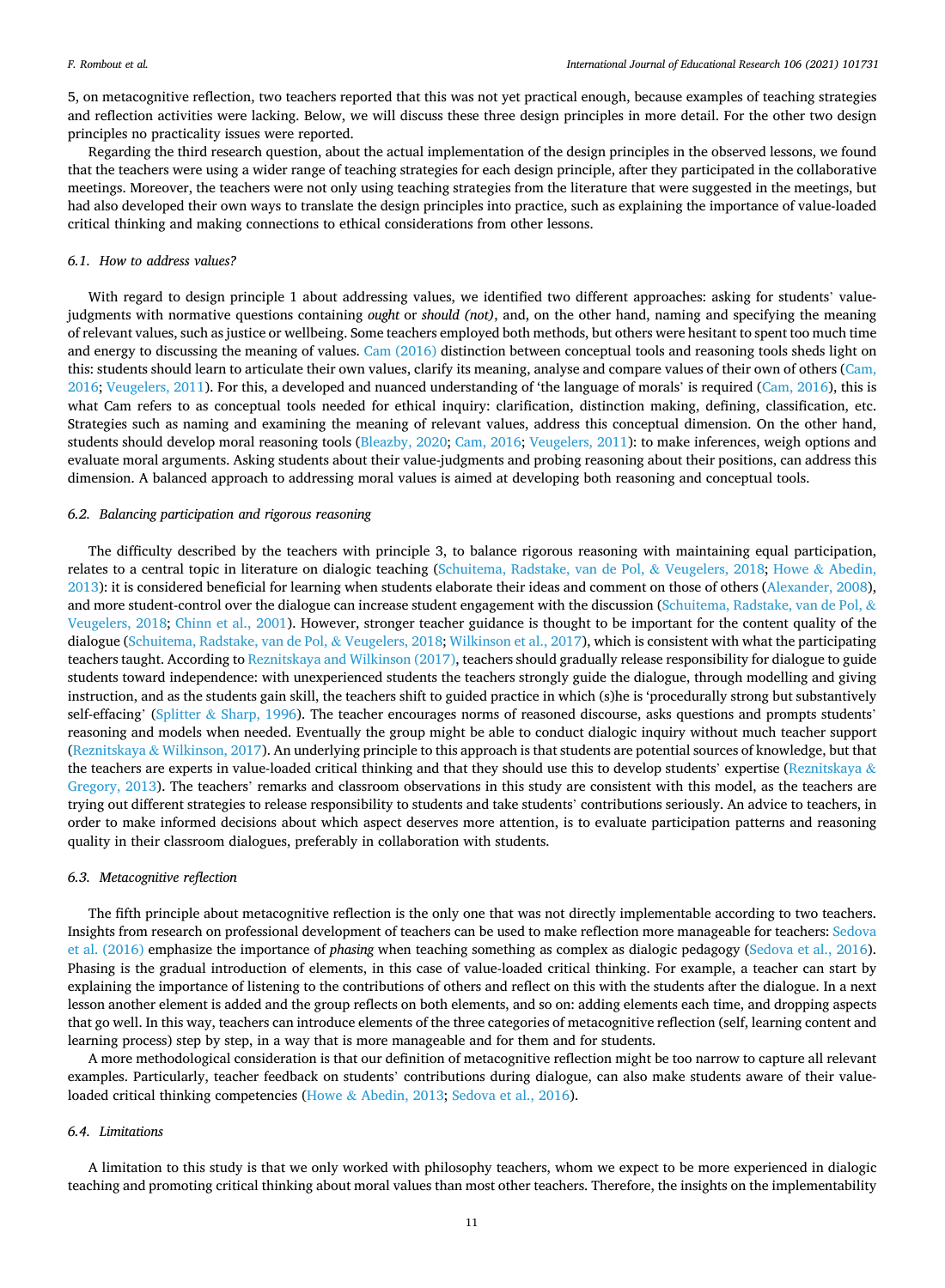<span id="page-12-0"></span>of these design principles might be hard to generalize to a broader group of teachers. Previous research shows that it is difficult for teachers to implement a dialogic pedagogy and change the way they interact with their students, especially if their regular practice doesn't resemble this (Chinn et al., 2001; Reznitskaya & [Gregory, 2013](#page-13-0)). However, we expect that the list of teaching strategies that was developed during this study, can be a helpful tool to bridge the gap between theoretical principles and classroom practice (Reznitskaya & [Gregory, 2013](#page-13-0)).

Another limitation is that we did not analyse the perspective of students. Research shows that students' attitude to classroom dialogue and the extent to which they consider this an opportunity for learning, is an important influence on their participation and on teachers' facilitation of classroom dialogues (Chinn et al., 2001; Howe & Abedin, 2013). Therefore, the students' perspective could have provided additional insight into the teachers' implementation of the principles and more insight into why some strategies were used instead of others.

#### *6.5. Future research and implications for educational practice*

All in all, we have shown that the participating teachers were able to implement the five design principles for promoting valueloaded critical thinking in a transfer-oriented way. Moreover, we gained insight into the teachers' considerations about the relevance, consistency and practicality of the design principles, which can be helpful for developing and implementing similar interventions in the future, for instance with other groups of teachers. As such, this study provided convincing evidence for the potential effectiveness of these design principles, so an effect measure could be a next step. Also, these results can have direct implications for teachers interested in conducting classroom dialogues about value-loaded issues: the described teaching strategies provide practical examples of how to facilitate dialogues and how to promote transfer. On a more conceptual level, the design principles and the considerations of participating teachers on relevance and practicality can help teachers to think carefully about the learning objectives of classroom dialogues and how to realize those.

#### **Acknowledgements**

This research was funded by the Dutch Council for Scientific Research (NWO) with a personal grant for teachers awarded to the first author, grant number 023.006.058. We are very grateful to the teachers participating in this study, without their commitment this research would not have been possible.

### **Appendix A. Supplementary data**

Supplementary material related to this article can be found, in the online version, at doi:[https://doi.org/10.1016/j.ijer.2021.](https://doi.org/10.1016/j.ijer.2021.101731) [101731.](https://doi.org/10.1016/j.ijer.2021.101731)

#### **References**

Alexander, R. (2008). Dialogos. *[Towards dialogic teaching: Rethinking classroom talk](http://refhub.elsevier.com/S0883-0355(21)00001-X/sbref0005)* (4th ed.).

[Ten Dam, G., & Volman, M. \(2004\). Critical thinking as a citizenship competence: Teaching strategies.](http://refhub.elsevier.com/S0883-0355(21)00001-X/sbref0010) *Learning and Instruction, 14*(4), 359–379.

- [Schuitema, J., Veugelers, W., Rijlaarsdam, G., & Dam, G., ten \(2009\). Two instructional designs for dialogic citizenship education: An effect study.](http://refhub.elsevier.com/S0883-0355(21)00001-X/sbref0015) *British Journal of [Educational Psychology, 79](http://refhub.elsevier.com/S0883-0355(21)00001-X/sbref0015)*(3), 439–461. [Schuitema, J., Radstake, H., van de Pol, J., & Veugelers, W. \(2018\). Guiding classroom discussions for democratic citizenship education.](http://refhub.elsevier.com/S0883-0355(21)00001-X/sbref0020) *Educational Studies, 44*(4),
- 377–[407.](http://refhub.elsevier.com/S0883-0355(21)00001-X/sbref0020)
- Bleazby, J. (2020). Fostering moral understanding, moral inquiry & moral habits through philosophy in schools: A Deweyian analysis of Australia's *Ethical understanding* curriculum. *Journal of Curriculum Studies, 52*(1), 84–100. <https://doi.org/10.1080/00220272.2019.1650116>.

[Bransford, J. D., & Schwartz, D. L. \(1999\). Rethinking transfer: A simple proposal with multiple implications.](http://refhub.elsevier.com/S0883-0355(21)00001-X/sbref0030) *Review of Research in Education, 24*, 61–100. [Cam, P. \(2016\). A philosophical approach to moral education.](http://refhub.elsevier.com/S0883-0355(21)00001-X/sbref0035) *Journal of Philosophy in Schools, 3*(1), 5–15.

[Chinn, C. A., Anderson, R. C., & Waggoner, M. A. \(2001\). Patterns of discourse in two kinds of literature discussion.](http://refhub.elsevier.com/S0883-0355(21)00001-X/sbref0040) *Reading Research Quarterly, 36*(4), 378–411. [Davies, M., & Barnett, R. \(2015\). Introduction. In M. Davies, & R. Barnett \(Eds.\),](http://refhub.elsevier.com/S0883-0355(21)00001-X/sbref0045) *The Palgrave handbook of critical thinking in Higher education* (pp. 1–26). Palgrave [Macmillan.](http://refhub.elsevier.com/S0883-0355(21)00001-X/sbref0045)

Elshout-Mohr, M., Van Hout-Wolters, B., & Broekkamp, H. (1998). Mapping situations in classroom and research: Eight types of instructional-learning episodes. *Learning and Instruction, 9*, 57–75. [https://doi.org/10.1016/S0959-4752\(98\)00020-6.](https://doi.org/10.1016/S0959-4752(98)00020-6)

- Fisher, R. (2007). Dialogic teaching: Developing thinking and metacognition through philosophical discussion. *Early Child Development and Care, 177*(6-7), 615–631. [https://doi.org/10.1080/03004430701378985.](https://doi.org/10.1080/03004430701378985)
- Frijters, S., ten Dam, G., & Rijlaarsdam, G. (2008). Effects of dialogic learning on value-loaded critical thinking. *Learning and Instruction, 18*, 66–82. [https://doi.org/](https://doi.org/10.1016/j.learninstruc.2006.11.001) [10.1016/j.learninstruc.2006.11.001](https://doi.org/10.1016/j.learninstruc.2006.11.001).

Gregory, M. (2008). *Philosophy for children: Practitioner handbook*[. Institute for the Advancement of Philosophy for Children.](http://refhub.elsevier.com/S0883-0355(21)00001-X/sbref0065)

Howe, C. (2017). Advances in research on classroom dialogue: Commentary on the articles. *Learning and Instruction, 48*, 61–65. [https://doi.org/10.1016/j.](https://doi.org/10.1016/j.learninstruc.2017.03.003)  [learninstruc.2017.03.003](https://doi.org/10.1016/j.learninstruc.2017.03.003).

- Howe, C., & Abedin, M. (2013). Classroom dialogue: A systematic review across four decades of research. *Cambridge Journal of Education, 43*(3), 325–356. [https://doi.](https://doi.org/10.1080/0305764X.2013.786024) [org/10.1080/0305764X.2013.786024](https://doi.org/10.1080/0305764X.2013.786024).
- Howe, C., Hennessy, S., Mercer, N., Vrikki, M., & Wheatley, L. (2019). Teacher–student dialogue during classroom teaching: Does it really impact on student outcomes? *Journal of the Learning Sciences, 28*(4–5), 462–512. <https://doi.org/10.1080/10508406.2019.1573730>.
- Kim, M.-Y., & Wilkinson, I. A. G. (2019). What is dialogic teaching? Constructing, deconstructing, and reconstructing a pedagogy of classroom talk. *Learning Culture and Social Interaction, 21*, 70–86. [https://doi.org/10.1016/j.lcsi.2019.02.003.](https://doi.org/10.1016/j.lcsi.2019.02.003)

[Landis, J. R., & Koch, G. G. \(1977\). The measurement of observer agreement for categorical data.](http://refhub.elsevier.com/S0883-0355(21)00001-X/sbref0090) *Biometrics, 33*, 159–174.